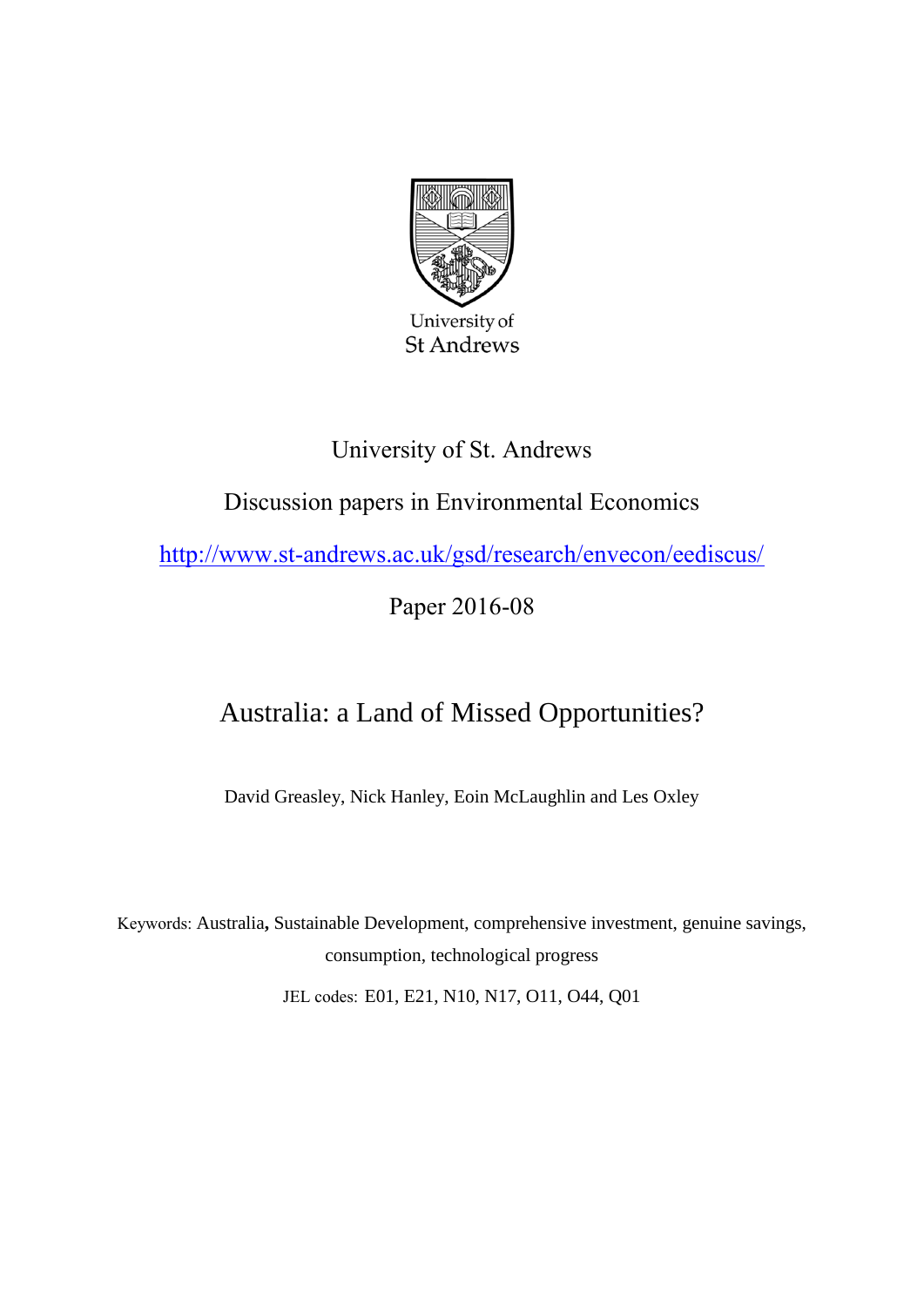## *Australia: a land of missed opportunities?*

David Greasley,<sup>1</sup> Nick Hanley,<sup>2</sup> Eoin McLaughlin,<sup>2</sup> and Les Oxley<sup>3</sup>

<sup>1</sup> School of History, Classics and Archaelogy, University of Edinburgh <sup>2</sup> Department of Geography & Sustainable Development, University of St. Andrews <sup>3</sup> Department of Economics, University of Waikato

#### *Abstract:*

Comprehensive Investment (CI) may provide an indicator of future changes in a country's per capita consumption. We explore the utility of the CI indicator for Australia by constructing CI data since 1861 and by estimating their relationship with changes in future consumption over periods of 50 years ahead. The CI measures include changes in natural, produced and human capital, and make allowance for exogenous technological progress. The results are used to consider how Australia's natural capital exploitation influenced the consumption of future generations. Further, we gauge if low CI relative to other leading OECD countries resulted in lower consumption levels in Australia over time than feasible, had it saved more.

**Keywords:** Australia**,** sustainable development, comprehensive investment, genuine savings, consumption, technological progress.

**JEL codes:** E01, E21, N10, N17, O11, O44, Q01

#### *1. Introduction: Comprehensive Investment as an indicator of sustainable development*

The idea of using a nation's Comprehensive Investment, CI, (also referred to as Genuine Savings, Inclusive Investment and Adjusted Net Savings) as a forward-looking indicator of "weak" sustainability is well-established (Hamilton and Clemens, 1999, Pezzey, 2004, Arrow et al, 2012). Weak sustainability assumes that all forms of capital – produced, natural, human and social capital - are perfectly substitutable, and can be measured and aggregated using a given numeraire. Pearce and Atkinson (1993) were the first to suggest that the change over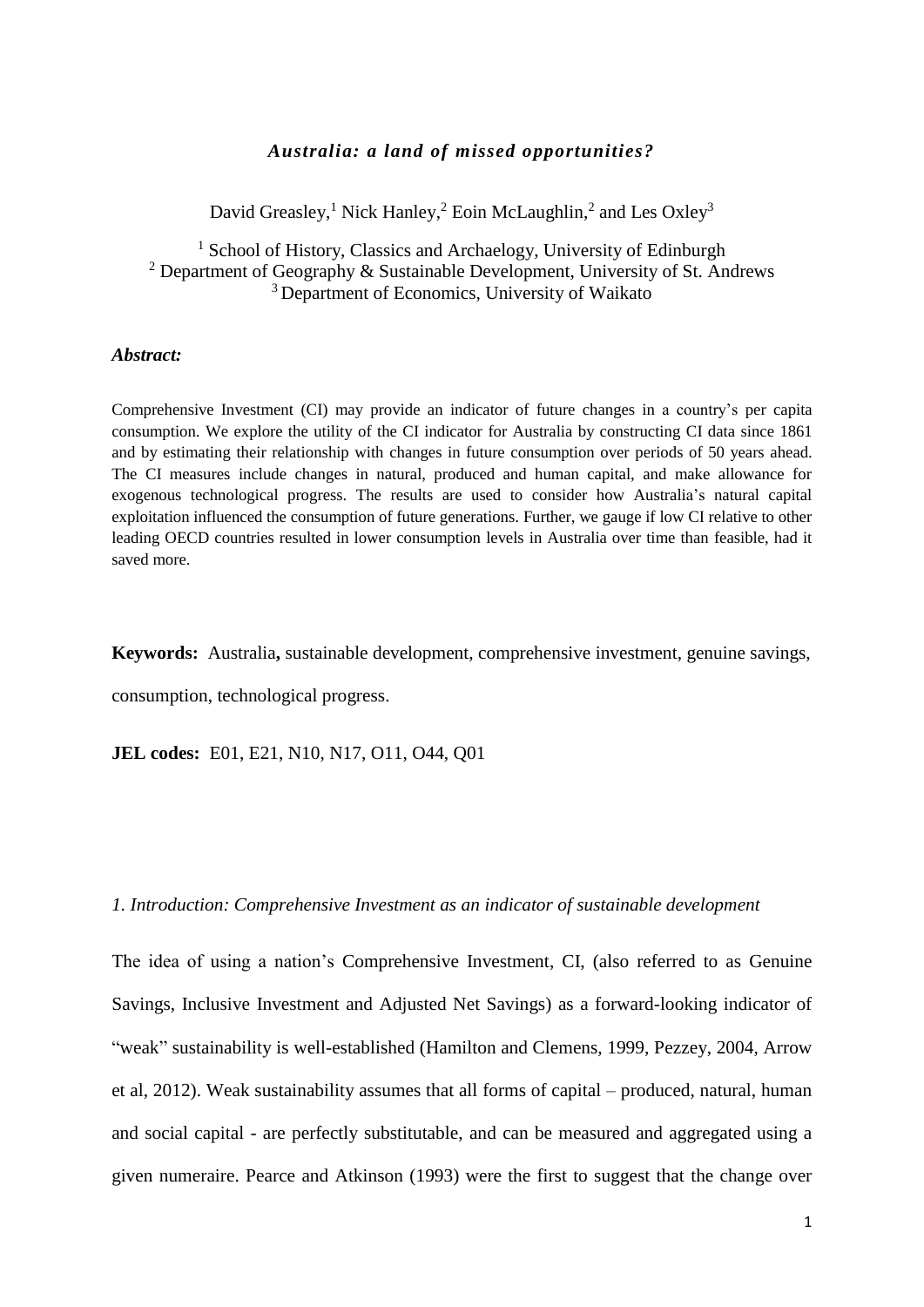time in a country's total capital stocks (the sum of produced, human, natural and social capital) indicates the sustainability of its consumption into the future. Sustainable development, as defined by Arrow et al (2012), postulates an economic path where intergenerational well-being, defined as the present value of discounted utility from consumption, does not decline over time. CI estimates have been reported for virtually all of the world's economies, typically using World Bank datasets (World Bank, 2006, UNEP, 2012) for years after 1970, although several longer time series of CI for individual countries are also available (Lindmark and Acar, 2013, Greasley et al, 2014, Hanley et al 2015).

For natural resource abundant economies, Hartwick (1977) developed 'a rule of thumb' for constant consumption over time, which required the re-investment of rents from natural resource extraction in capital stocks along a competitive path in a Cobb-Douglas economy. Hamilton, Ruta and Tajibaeva (2006), hereafter HRT, generalized this "Hartwick rule" and illustrated the possibility of unbounded and rising consumption if a CI rate of at least 5% of GDP was maintained over time. Since HRT's generalization of the Hartwick rule provides a policy yardstick for raising consumption over generations, it offers a relevant and possibly appealing prescription for resource-rich developed countries such as Australia.

This paper draws upon the theory of weak sustainability to investigate central issues in Australian political economy surrounding the utilization of natural resource rents and its comprehensive investment over time. Low rates of national savings have been mooted as characteristic of Australia's economy (McLean, 2013, Greasley, 2015). The establishment of nation-building wealth funds in 2008 to support investment in infrastructure, health and education illustrates the concern that consumption growth has rested on resource depletion and may be unsustainable (Australian Government Future Fund, 2014). In this paper, we extend the standard macro measure of saving to include accumulation of *all* forms of capital: produced, human, natural and social. Our purpose lies in gauging how Australia utilized its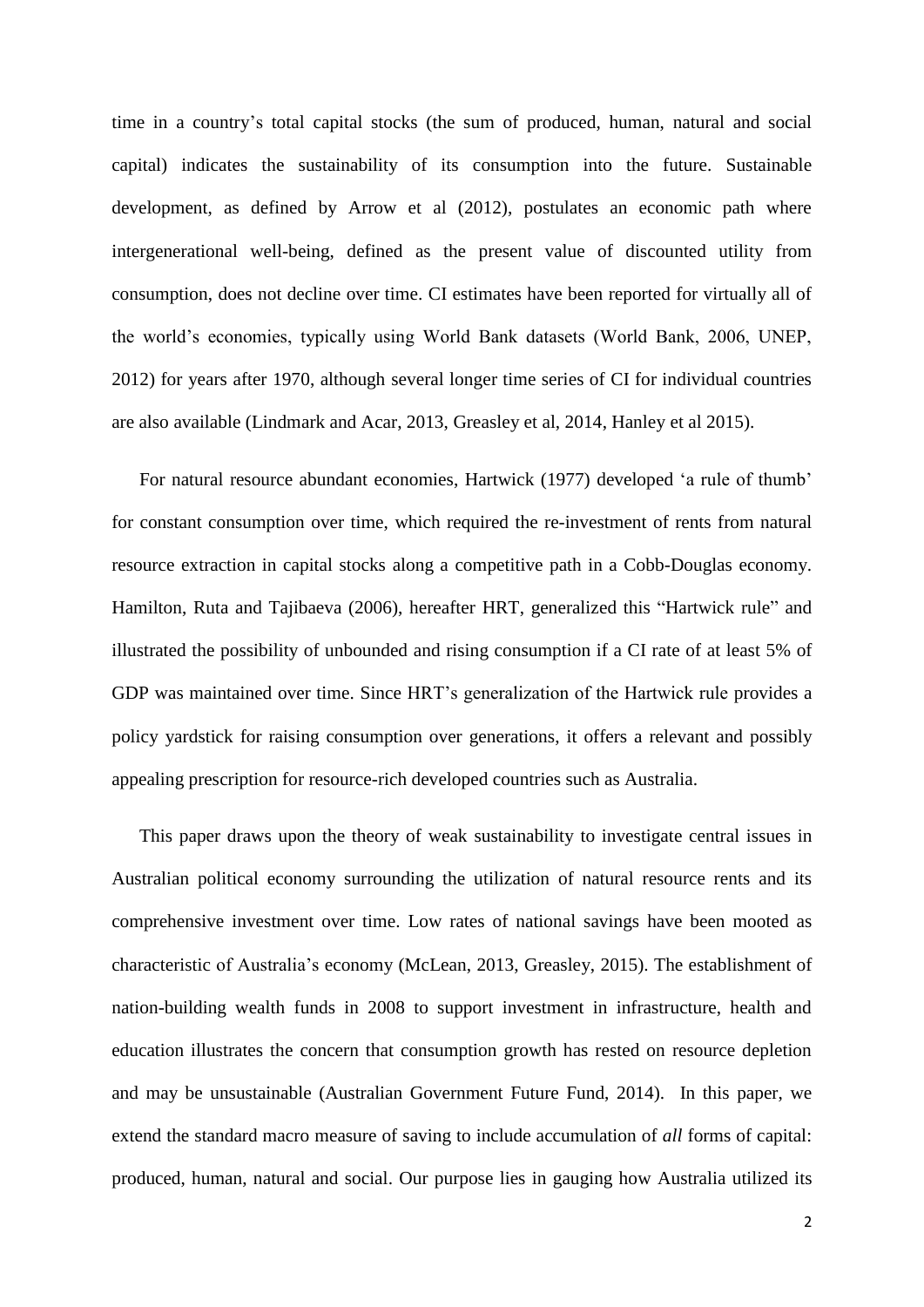natural resource rents over time, and in particular whether higher consumption growth might have been sustained by Australia had it matched the CI of three "comparator" countries, namely Britain, Germany, and the USA. HRT, show, with post-1970 data, that consumption rather than investment of resource rents is common among resource-rich countries, to the detriment of future generations, but they do not consider Australia. Randall (2008), also using post-1970 World Bank data, describes Australia as "muddling along", with adjusted net savings of around 5% of GDP, but he questions if its genuine savings are positive, once environmental factors, including water resource depletion are put into the accounts. Brown et al (2005) concur, and show that natural resource rich Queensland had a genuine savings rate of around half of the Australian average. However, neither HRT, Randall or Brown et al include a measure of technological change in their estimates of CI. In contrast, we include a proxy for technological progress in CI, based on the method suggested in Pezzey et al (2006), given the importance which other long-run analysis has shown of including such an adjustment (Greasley et al, 2014).

#### *2. Australia as a case study*

Australia attained world-leading incomes and consumption by the 1850s, but lost its exceptional position during the  $20<sup>th</sup>$  century (Broadberry and Irwin, 2010, Madsen, 2015). At issue is whether or not a depletion of natural assets uncompensated by investment in other elements of the capital stock and a comparatively low CI contributed to this "lost exceptionalism". Australia's economy has long extracted natural resource rents (Cashin, 2002, Battelino, 2010). These rents have chiefly been gained from exploiting non-renewable minerals or finite pastoral land resources, against a backcloth of fast population growth.

As noted above, HRT emphasise the "missed opportunities" of natural resource abundant countries post-1970. Their counterfactuals show how the produced capital stocks of 70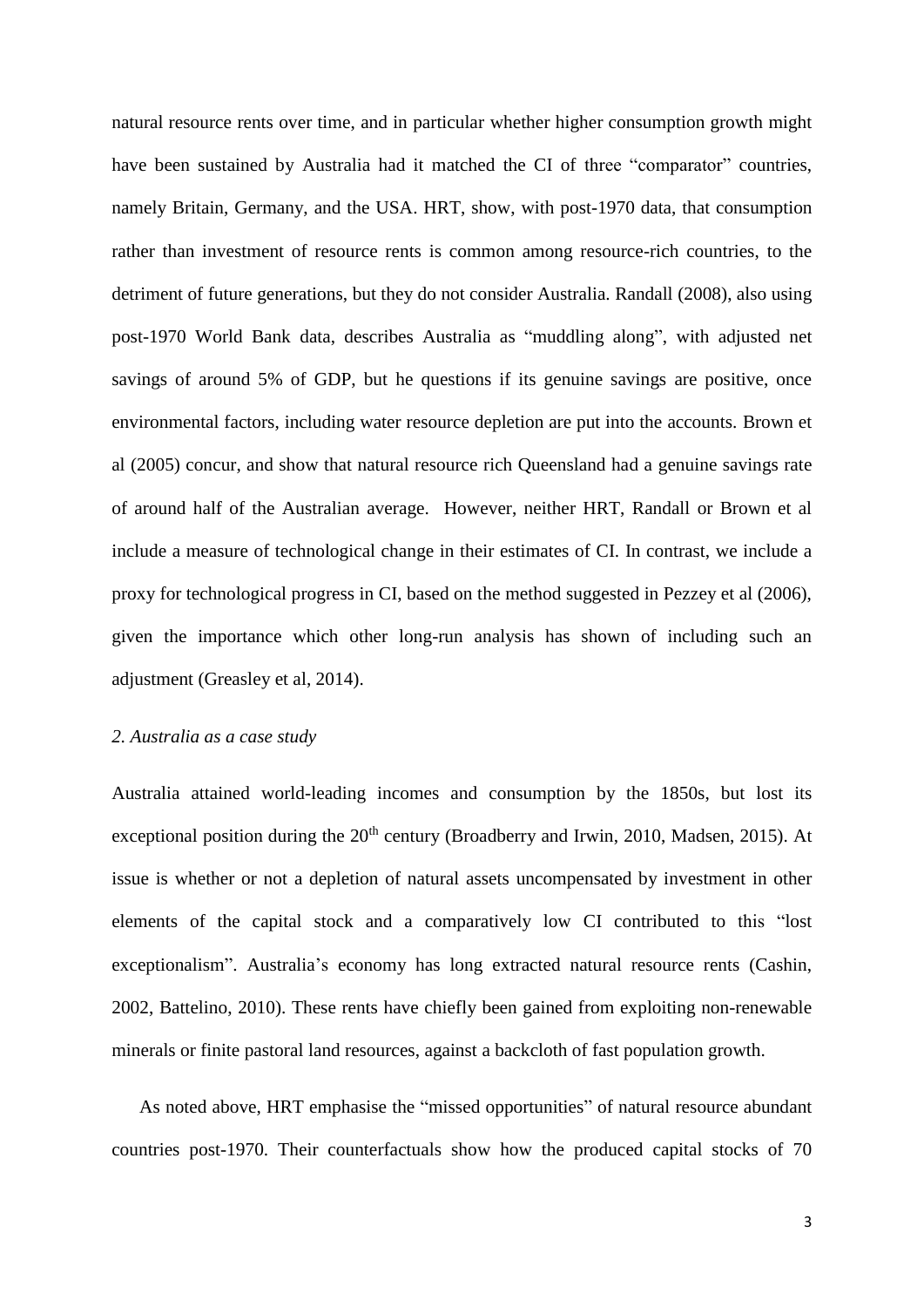resource-rich countries might have grown 1970-2000 had they adopted variants of the Hartwick rule. Most resource-rich developing countries did not attain their 'generalized' Hartwick rule of 5% genuine savings, and by implication actual produced capital stocks for most countries were lower than in the counterfactual world, creating a wedge between potential and actual consumption. However, Australia differs from many developing countries with regard to non-renewable resources. The rise and fall of public investment and swings in international borrowing have been distinctive elements of Australian produced capital formation (Maddock, 2015). Moreover, human and technological capital now form a large part of Australia's wealth. Randall (2008) reports that intangible capital (calculated as a residual) comprised nearly 80% of Australia's total wealth in 2000. Thus, HRT's method of constructing counterfactuals, which simply consider the re-investment of resource rents in produced capital, are too restricted for Australia.

Further, simply re-investing resource rents, or, indeed attaining a 5% CI/GDP ratio, does not provide a sensible 'rule of thumb' for Australia, which experienced world-leading incomes and consumption for much of the post-1861 period. This is because leading economies have often attained savings ratios of above 5%. The counterfactual CI ratio used in our paper therefore uses the savings rates (rates of comprehensive investment) attained by other leading OECD countries over the past 150 years (Hanley et al, 2015) to calibrate what Australia might have saved and invested, and thus how much higher its present day wealth (future consumption possibilities) might have been today.

Constructing long series of CI for years since 1861 and investigating their correlation with the present value of consumption changes over horizons of 50 years into the future provides evidence to show the utility of CI as a consumption sustainability indicator for Australia. Several variants of CI are considered, including measures using total factor productivity to measure changes in technological capital. In most CI exercises, mining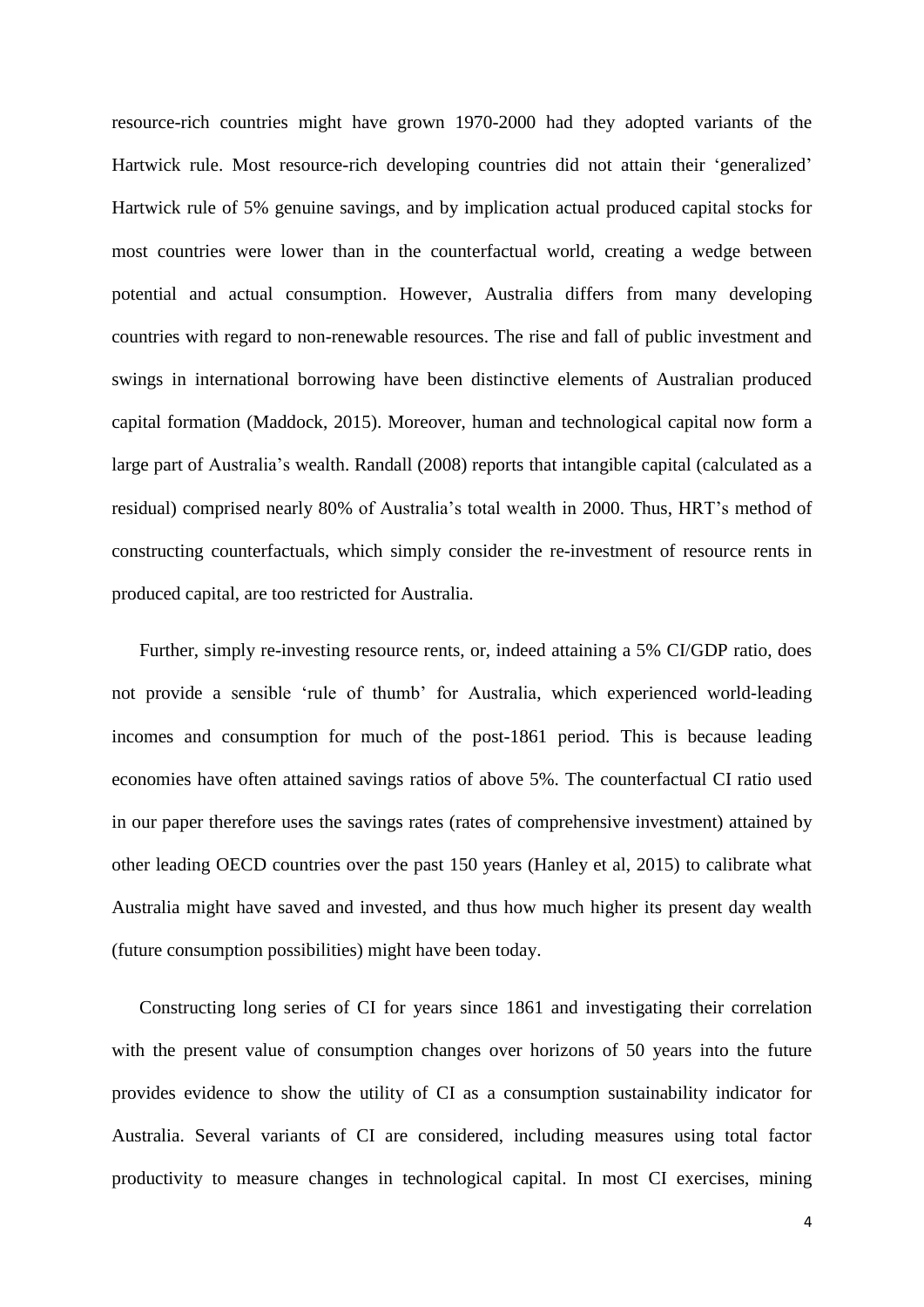production is a deduction from natural capital, but new mineral discoveries have been as much a characteristic of Australian mining as extraction, since finds often outpaced production (Wright and Czelusta, 2002). Our analysis of CI as an indicator of future changes in consumption thus also includes a variant which assumes that new minerals discoveries offset extraction over finite (50 years) time horizons. The various estimates of the CI and future consumption relationship are used to identify the appropriate counterfactual for gauging the feasible trajectory of Australia's consumption, had it matched OECD rates of CI, to gauge whether or not Australia is indeed a land of missed opportunities.

#### *3. Comprehensive investment and future consumption*

Ferreira, Hamilton and Vincent (2008), hereafter FHV, showed that with a constant population growth rate of γ, a population at time *t* of *N*, a consumption discount rate of ρ, and year-on-year change in produced capital  $K$ , denoted  $\dot{K}$ , that per capita CI, denoted  $g$  (for genuine savings) is given by:

$$
g = \frac{\dot{\kappa}}{N} - F_R \ r - \gamma \omega \tag{1}
$$

where  $(F_R r)$  is the shadow value of per capita natural capital extraction and  $\omega$  is per capita wealth, which is the sum of per capita natural and produced capital stocks *W* at time *t* divided by the population *N*. This shows CI per capita is determined by per capita net change in produced and natural capital (the first two terms on the right-hand side of equation (1) adjusted by a "wealth dilution effect" from population growth  $-\gamma\omega$ . Equation (1) thus shows the constituents of the CI indicator at any point in time.

Of equal interest is the theoretical literature which relates CI to changes in well-being into the future. For instance, Arrow et al (2012) show that intergenerational well-being is rising over future periods if CI is positive when evaluated at the correct shadow prices in the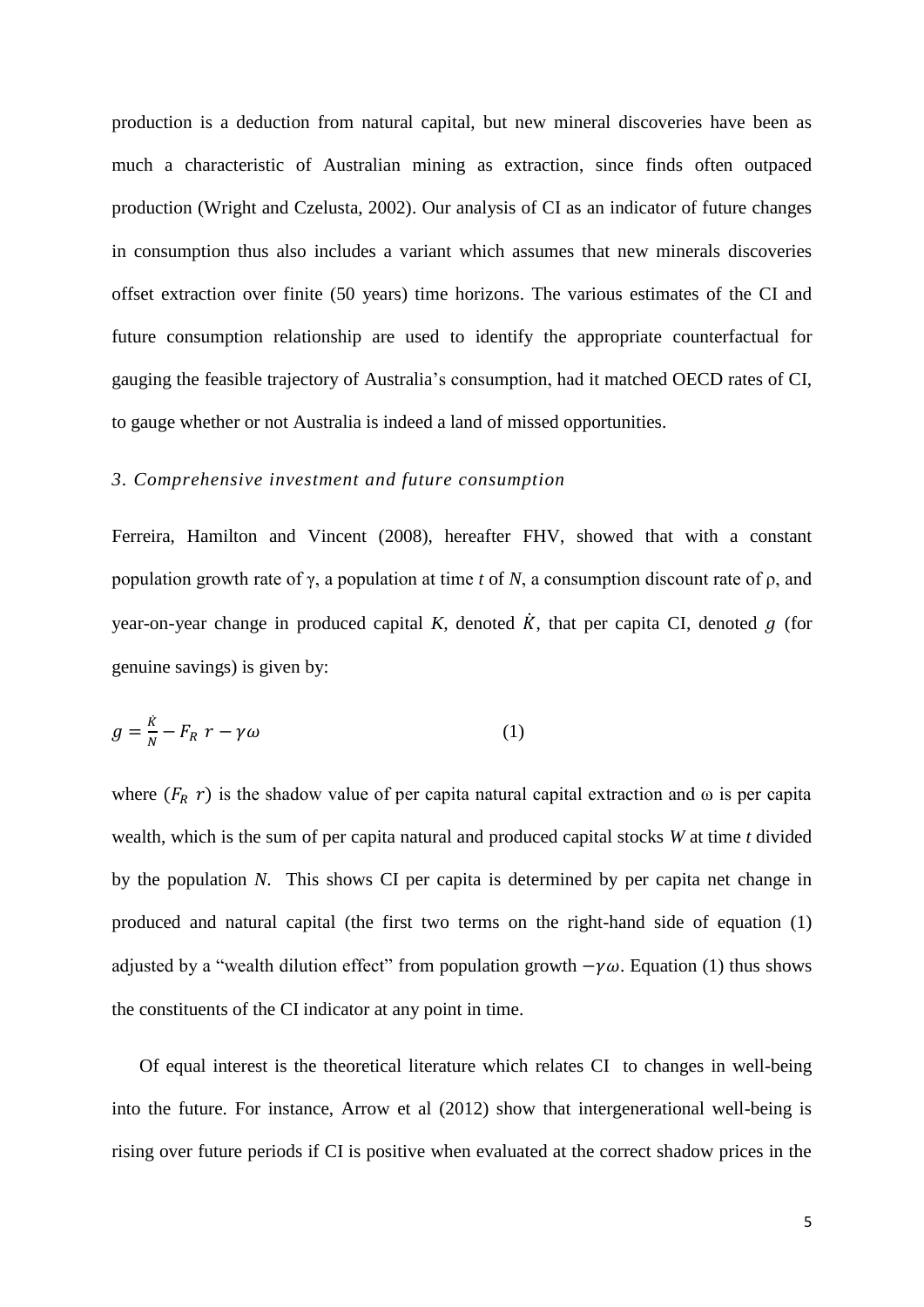current period. Hamilton and Withagen (2007) show that if CI is positive and growing at a slower rate over time than the real discount rate, then consumption will rise over time. FHV (2008) show that in any period *t*, the value of  $q$  is equal to the discounted value of changes in per capita consumption from *t* to infinity if the consumption discount rate ρ is adjusted downwards by the (constant) population growth rate. If population grows at a varying rate, then the relationship between per capita CI and the present value of changes in future consumption is altered. From this, FHV derive a reduced-form relationship between CI and the present value of changes in future consumption (PV∆C) with constant population growth:

$$
PV\Delta C_{it} = \beta_0 + \beta_1 g_{it} + \epsilon_{it} \tag{2}
$$

or with varying population growth:

$$
PV\Delta C_{it} + PV(\Delta \gamma_{it}\omega_{it}) = \beta_0 + \beta_1 g_{it} + \epsilon_{it}
$$
\n(3)

Ferreira and Vincent (2005) was the first empirical test of CI as a forward-looking sustainability indicator. They used four alternative measures of changes in a country's capital: gross investment in produced capital; net investment in produced capital; net investment adjusted for depletion of natural capital (green net savings), and finally green net savings augmented by investment in education. A test of CI as a predictor of future changes in consumption is that  $\beta_1 = 1$  They found that  $\beta_1$  is always positive except for a sub sample of 22 OECD countries, a finding they attribute to the likely greater importance of technology or total factor productivity in developed countries. FHV (2008) estimated both (2) and (3) using data for 64 developing countries over the period 1970-2003. Their chief finding is that the hypothesis  $\beta_1 > 0$  is supported only for green net savings and its varying population growth adjusted equivalent. However, their estimates of  $\beta_1$  are "significantly below 1".

Greasley et al (2014) and Hanley et al (2015) extend tests of the CI by using longer spans of data, covering up to 250 years for Great Britain, Germany and the USA. They additionally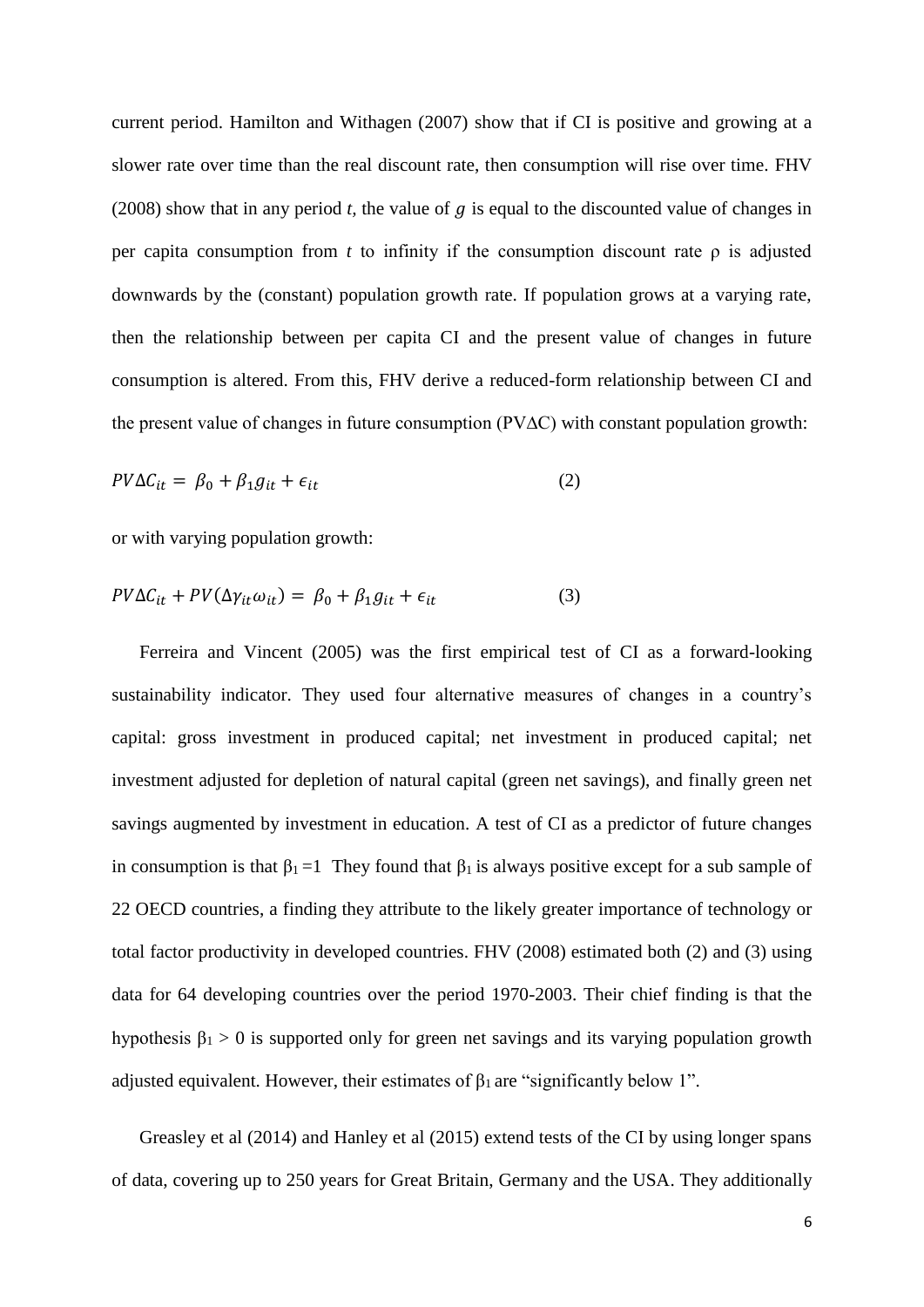investigate the effects of allowing for a "value of time passing"; treating time as an uncontrolled capital stock, that, through exogenous technological progress, expands the economy's production possibilities, following Pezzey (2004). Thus, in the terminology of (2) and (3), *g* can now include changes in both human capital and a value of technological progress as increments to the capital stock, as well as changes in produced and natural capital. The hypothesis of a one to one relation  $(\beta_1=1)$  between the more inclusive (value of technology-augmented) measures of net investment and future well-being over horizons of up to 100 years receives some support from their findings for Great Britain. Additionally, for a 3-country panel of Germany, the USA and Great Britain with post-1870 data for consumption per capita and CI measures augmented with the value of technology, these authors report estimates of  $\beta_1 = 1.12$  and 1.16, for horizons of 50 years, depending on the inclusion or otherwise of fixed effects in the panel regressions. Moreover, they find evidence of cointegration between CI and the PV of future consumption, indicating that current period CI can be a good predictor of future consumption.

#### *3.1 Comprehensive Investment and Australia*

Now we turn to formulating the CI measures used to indicate future changes in Australia's consumption for years since 1861. Several measures of Australia's CI per capita are used here to represent  $g$  in the empirical tests of Equations 2 and 3. The motivation of the tests is to establish how the alternative measure of CI indicate changes in the future consumption of Australia since 1861. The hypothesis  $\beta_1 = 1$  provides the basis for gauging the utility of the CI measures as an indicator of changes in future consumption in Australia, assessed here over forward-looking horizons of up to 50 years.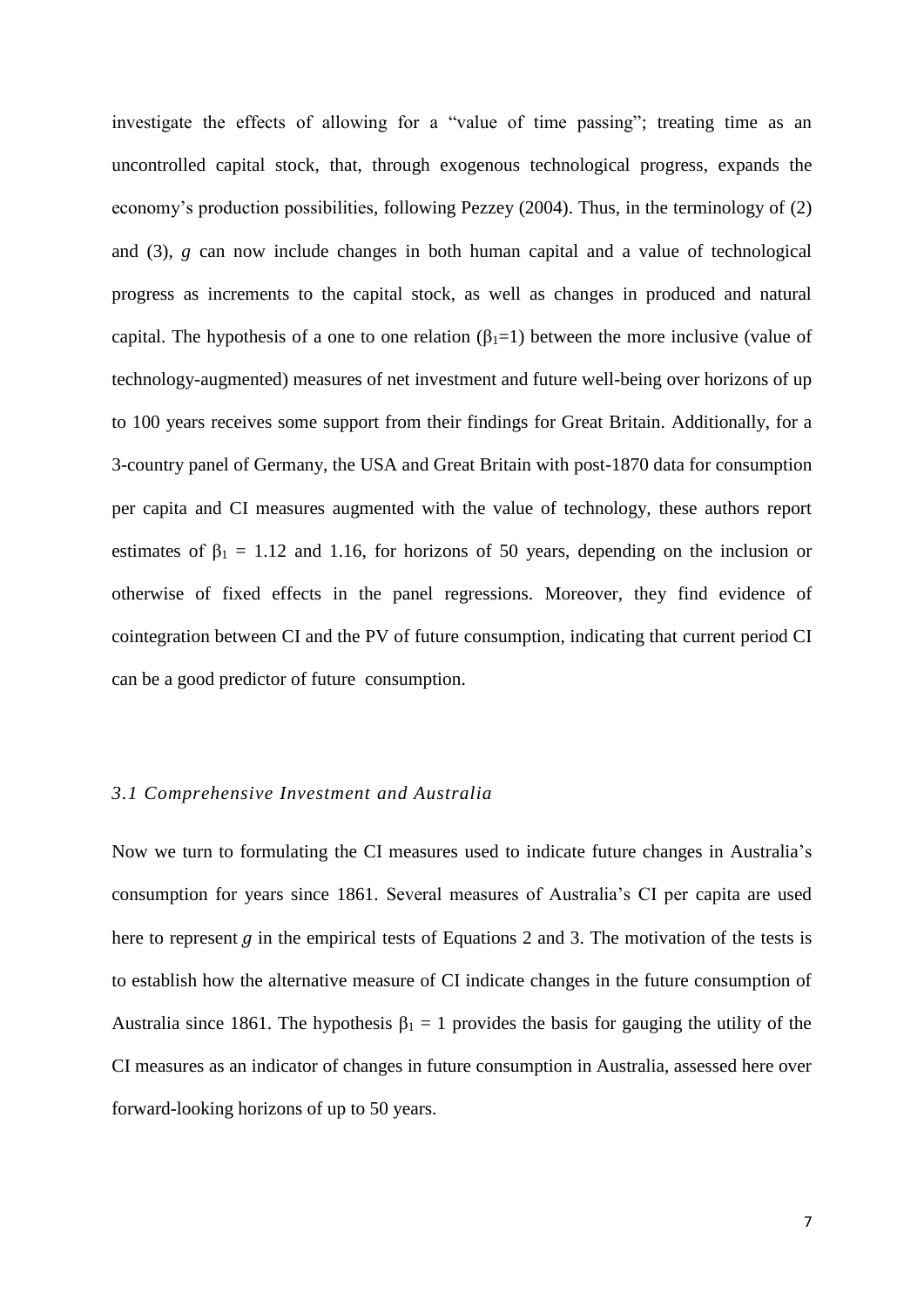An important consideration for the Australian CI estimates arises in the treatment of minerals in the natural capital stock measures, which form part of green net savings and varying population growth-adjusted green savings. Previous studies (e.g. Hamilton and Clemens, 1999; Hanley et al, 2015) simply treat mining as capital depletion, but new discoveries of economically viable resources are potentially an important increment to Australia's capital stocks. In recent decades, the discovery of new economically-viable reserves of many minerals have exceeded rates of extraction. In the absence of historical data on viable reserves, the alternative investment measures used here either count or omit mining as capital depletion, to gauge which approach best indicates future consumption changes. Moreover, technological progress has been a powerful long run force in raising incomes and consumption in developed countries (Abramovitz, 1956). Pemberton and Ulph (2001) and Pezzey et al. (2006) have highlighted the need to include changes in technology in measures of a nation's capital stocks. Weitzman (1997) suggested the incremental value of technological change for a nation's total capital could be as high as 40% of Net National Product. Since omitting a technological progress measure may understate changes in capital, especially for OECD countries, variants of CI augmented with a technology premium based on total factor productivity are also reported and utilized here.

Accordingly, the results in section 5 use eight alternative measures of  $g_t$ :

1. NP, which is net national investment in produced capital;

2. GreenI, which comprises NP plus changes in natural capital, where mineral extraction is equated to depletion;

3. CI, which comprises GreenI and education investment;

4. CIm, which is CI, adjusted for the value of mineral extraction;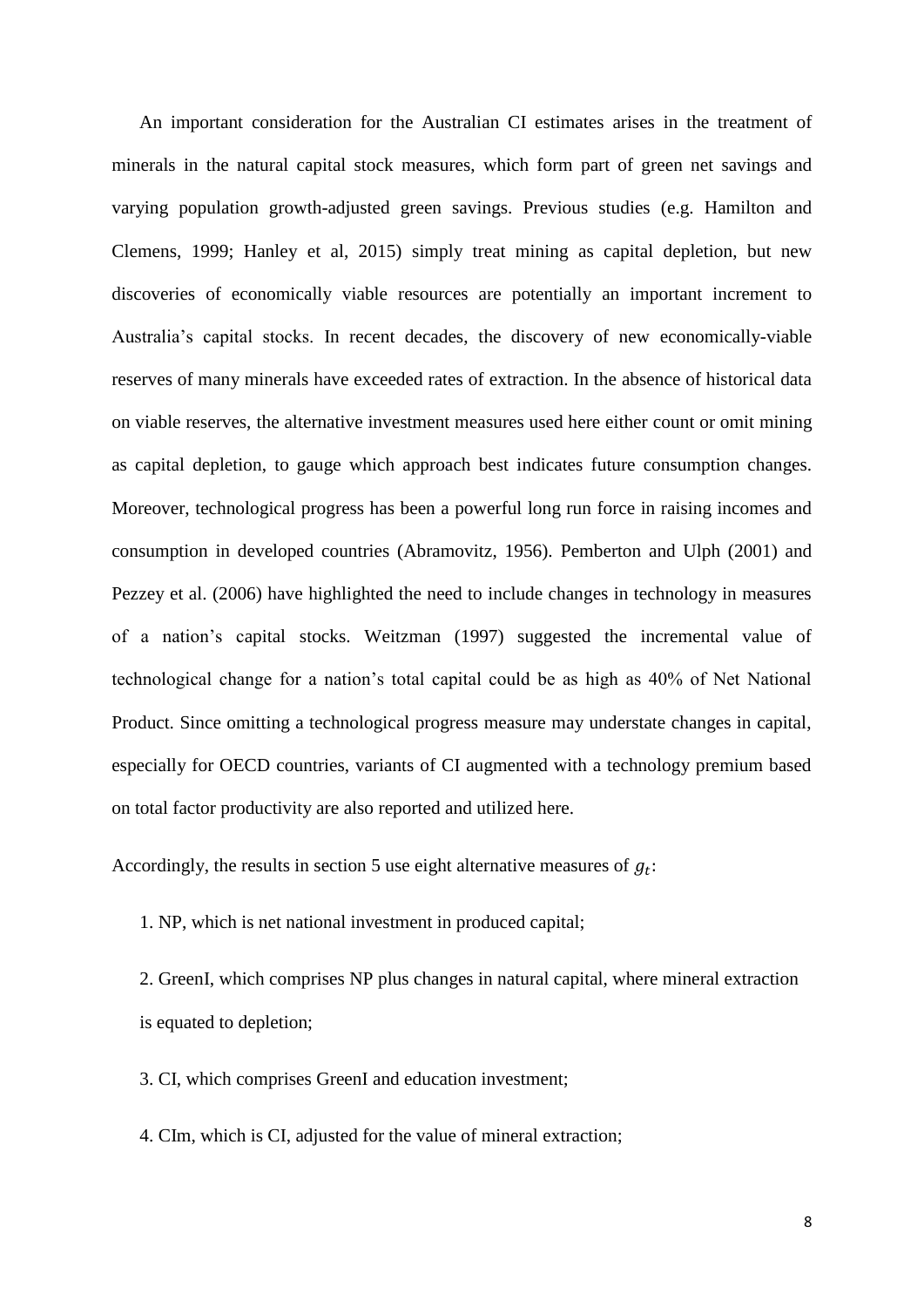5. CITFP, which is CI augmented by a value for changes in exogenous technological progress;

6. CImTFP, which is CIm augmented by a value for changes in exogenous technological progress;

7. CITFPW, which comprises CITFP adjusted for the wealth dilution associated with a varying population growth; and

8. CImTFPW, which comprises CImTFP adjusted for the wealth dilution associated with a varying population growth.

These eight variables are described in the Data section 4, and used in tests of the hypothesis  $\beta_1 = 1$ , in the Results section 5. Having gauged the utility of the various savings measures as forward looking indicators of Australia's consumption, section 6 then reports a counterfactual experiment to show a trajectory of consumption in a world where Australia matches the investment of Germany, the USA and Britain over the period 1870-2011, rather than investing at observed historical rates.

## *4. Measuring Australia's Comprehensive Investment and Consumption*

## *4.1 Consumption per capita*

Australia's average consumption per capita was exceptionally high by the early 1870s, and was around 12% higher than that of the UK over the years 1870-4, when measured in (purchasing power adjusted), denoted \$GK. The disparity in 1870-4 with the USA and Germany was even greater, with Australian advantages of 35% and 68% respectively. Most analysts attribute this "Australian exceptionalism" to the high productivity of the pastoral and minerals economy (Broadberry and Irwin, 2007). However, compared to the most prosperous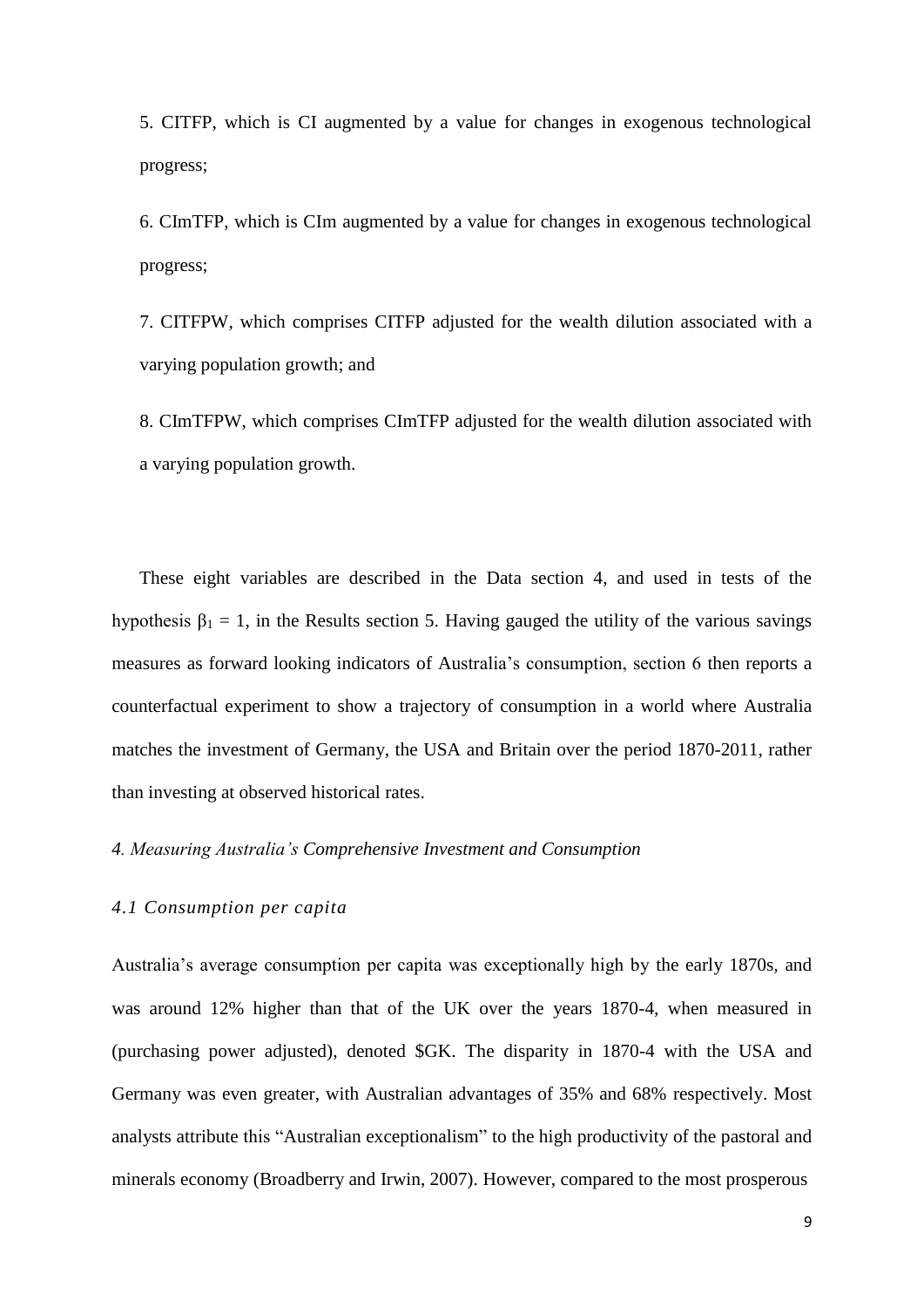parts of the world Australia has experienced consumption decline since the 1870s, most obviously relatively to the USA, as shown in Figure 1. British and Australian consumption per capita have aligned more closely since the 1870s, but the long phase of higher Australia levels post-1945 ended around 1990. Germany's relative position is impacted by the effects of the world wars, but, along with the UK, Germany catches up with Australian consumption levels in the 1990s, although reunification hits average German consumption thereafter.



#### *Figure 1. Consumption per capita (\$GK, 1990)*

The central issue for us is whether or not this comparative decline in Australian consumption levels could have been avoided with higher savings. The PV of future changes in Australian consumption per capita in \$A, for horizons of between 20-50 years using alternative discount rates, are shown as Figure 2. The discount rate of 2.64%/year is the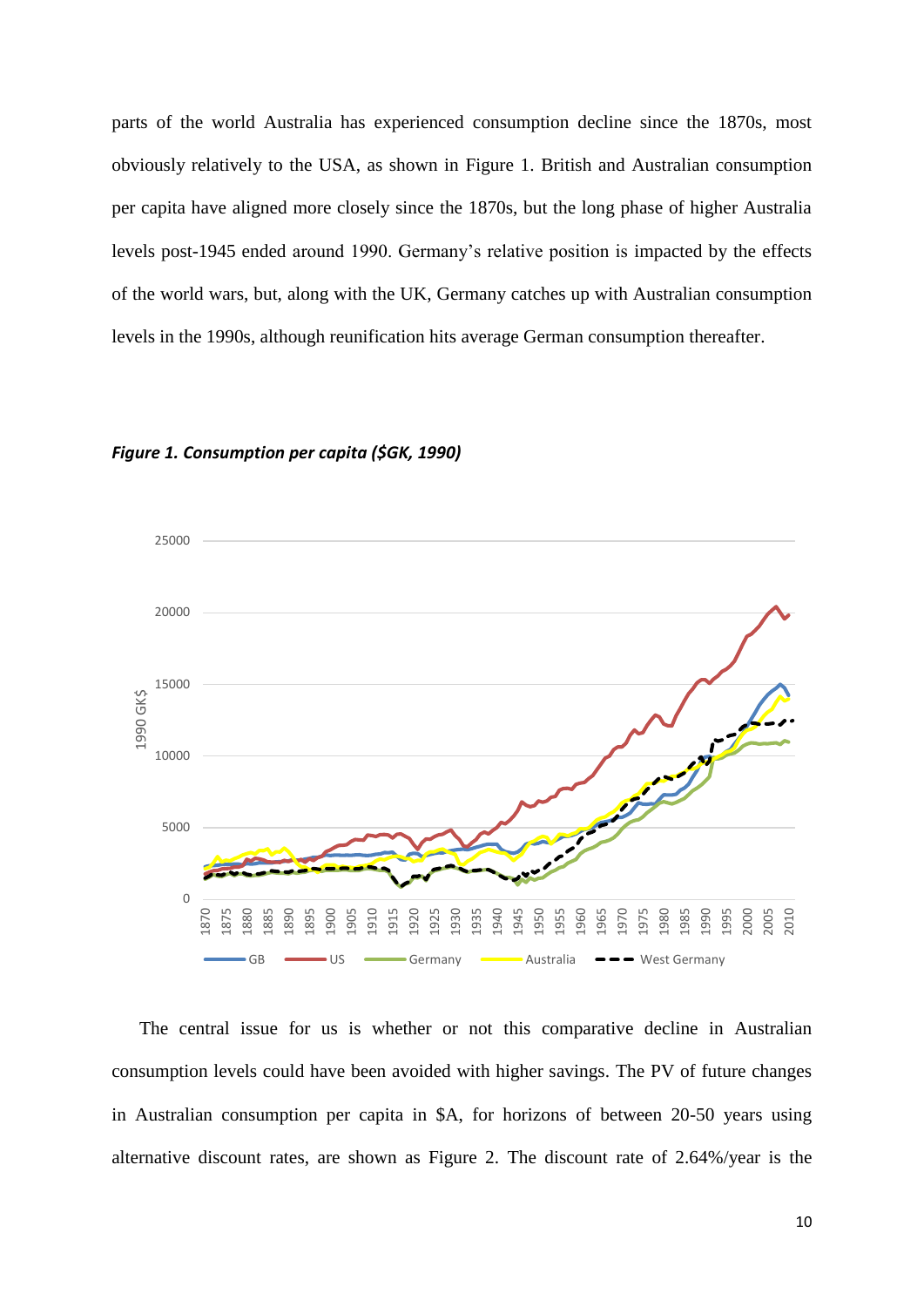average long-run interest rate (Pope 1986, Homer & Sylla 2005, OECD) minus the CPI inflation rate from  $1861-2011$ .<sup>1</sup> Thus, for example, the final data point for the 50 years' horizon is 1961, with consumption changes measured over 1961-2011. The series show that consumption per capita generally rises, especially in the  $20<sup>th</sup>$  century, although over the shortest 20 years' horizon negative changes are experienced until the 1920s, with consumption per capita falling 1927-47.

The next step in gauging if any of the eight alternative investment measures,  $g_t$  are good indicators of the changes in future consumption is to test the relationship of our various measures of savings to changes in future consumption.





-

Kozack (2005) considers possible criteria for choosing the discount rate. One alternative is to use a discount rate which will reflect the fundamentals of country's capacity to consume, for example exports or GDP. Australia's average growth rate of real GDP averaged 3.33%/year from 1861 to 2011. This higher discount rate is used as a sensitivity test in the Results section, and the data are also shown in Figure 2.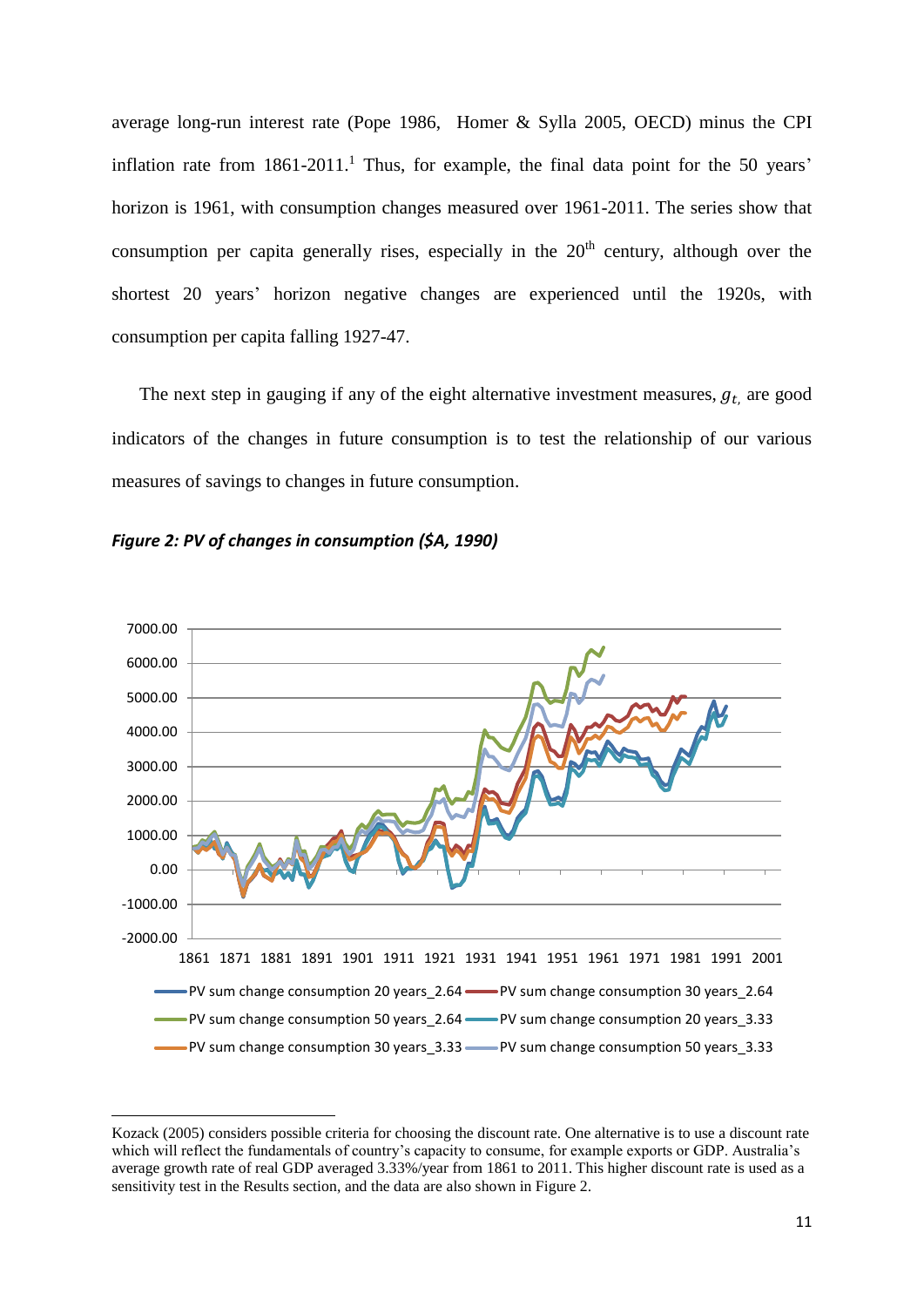## *4.2 Produced, Green and Education Investment*

Estimates of Australia's net national produced investment, NP, are extant for years from 1861 (Butlin, 1962, ABS cat. no. 5206). The chief additional elements in GreenI are the increments in the rental value of land and the extracted value of mining rents. Pastoral land accounts for the bulk of farmland rents in Australia. Butlin's investment accounts reflect the importance of cattle and most especially sheep farming in Australia by incorporating livestock accumulation. His sequence of net domestic capital formation, plus livestock accumulation, less net overseas borrowing leads to a concept of net national capital accumulation (Butlin, 1962, p. 5). Livestock have been an important part of Australia's assets, and the changes in their stocks were large compared to net investment in produced capital in the 19<sup>th</sup> century. The annual gain from livestock accumulation averaged 1.05% of GDP 1861-90 (Butlin, 1962, pp. 62-7). The value of livestock's accumulation mirrors closely the changes in the rental value of pastoral land (Greasley, 2015, p. 163). Accordingly, the estimates of livestock accumulation are used here to approximate changes in pastoral rents since nomadic pastoralism, especially in the earlier years, makes measuring pasture in use problematical. The land area under cultivation each year can be measured directly. Rental values per hectare of agricultural land are higher than for pasture, but cultivated land rent's contribution to overall land rents is relatively modest (Greasley, 2015, p. 164).

The estimates of NP incorporating livestock accumulation, shown in Figure 3, averaged 6.82% of GDP 1861-2011. NP was sometimes negative, most especially in the 1890s and the early 1930s. The highest rates of NP were achieved in the decade before World War One, and during World War Two and the 1950s. Australia's domestic produced investment (not shown) was sometime above NP, given the sometimes high level of overseas borrowing, for example during the 1870s and 1880s.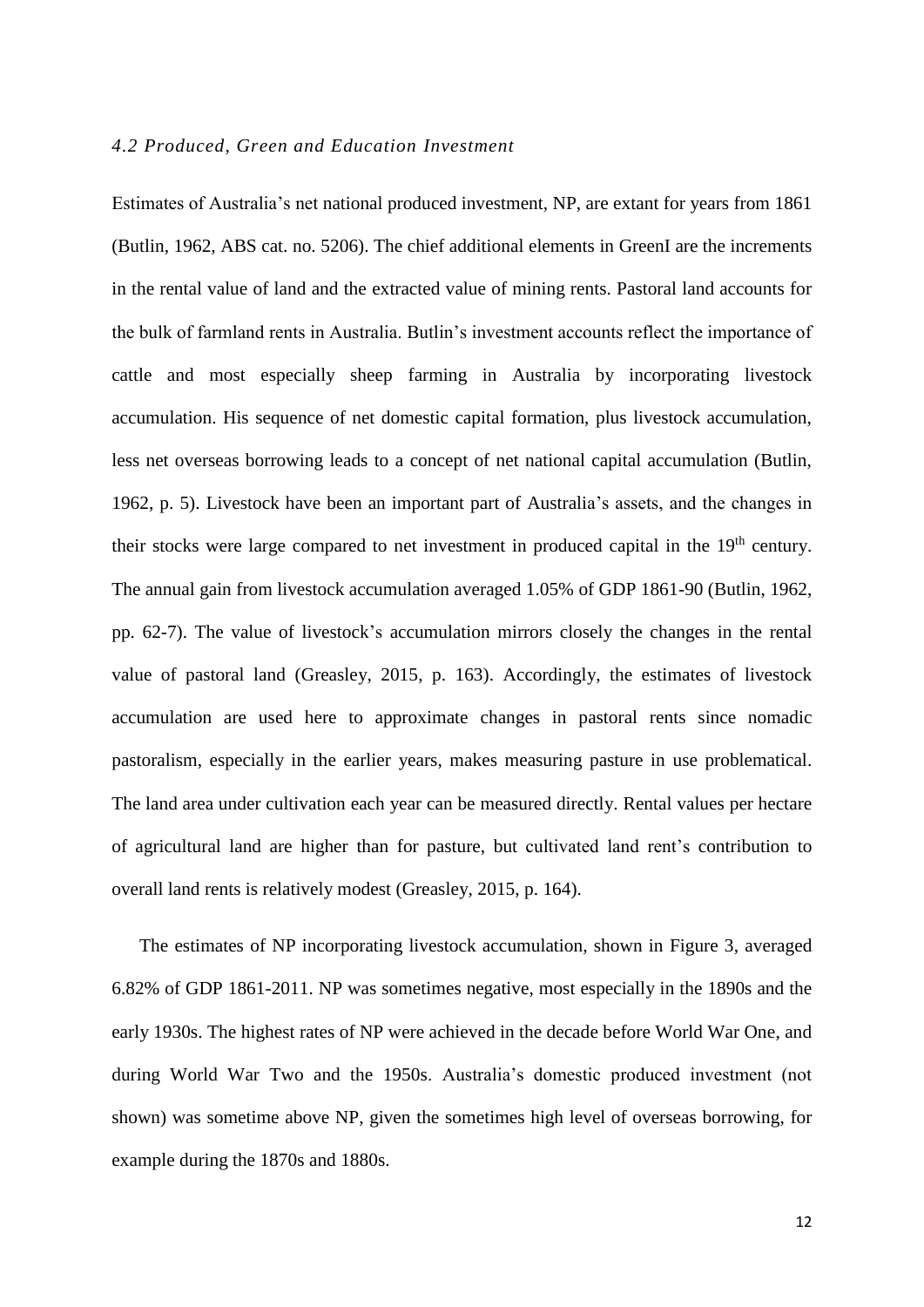*Figure 3: Comprehensive Investment (% GDP)*



Australia has long extracted mineral rents, defined here as minerals production multiplied by price less wage costs per ton. Following the gold boom of the 1850s, there have been three periods when mining rents exceeded 5% of GDP: during the 1860s, around the turn of the twentieth century and since 1988. Over the long period mining rents averaged 3.53% of GDP. Debiting minerals extraction and adding changes in cultivated land rentals from and to NP yields the series GreenI in Figure 3. This measure of Australia's green investment averaged 3.29% of GDP 1861-2011, showing that Australia most likely surpassed the 'Hartwick Rule'. Some elements of natural capital, most especially the net loss of forests, are omitted from GreenI due to a lack of data, but they are unlikely to overturn the finding that Australia, over the long run, re-invested the rents from using natural resources. Randall (2008) and Brown at al (2005) concur that deforestation is modest after 1970. There are only conjectures of the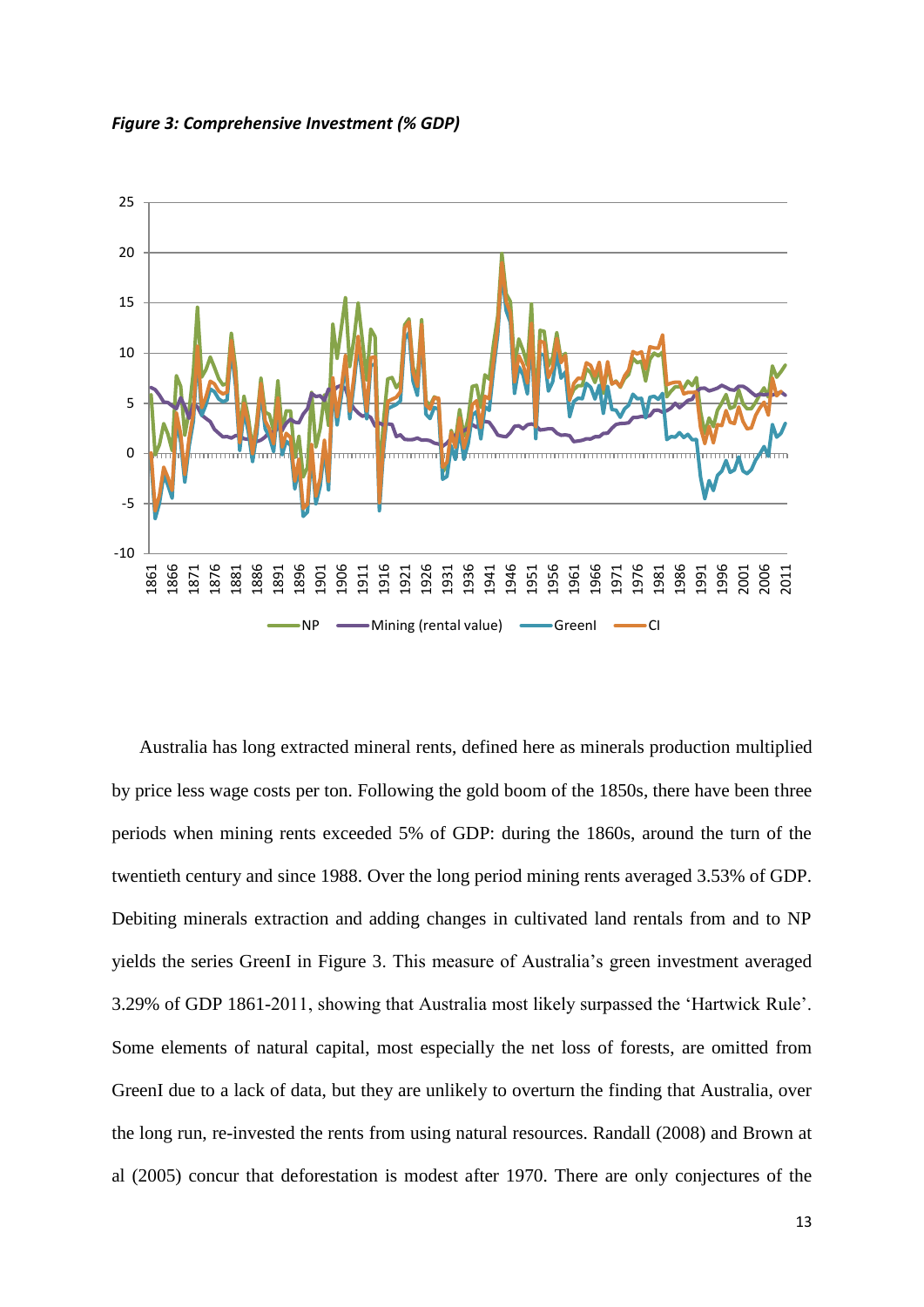likely forest area for earlier years, notably those of Gammage (2011) which argue that afforestation accompanied the decline of the aboriginal population.

There are, however, prolonged periods where GreenI is negative, including between 1991-2007, during the earlier mining booms of the 1860s, and around the turn of the twentieth century. For the years to World War Two, CI and GreenI align closely, given low education investment. Thus, Australia's CI was also negative for long periods before 1939; on several occasions by amounts in excess of 5% of GDP. In contrast, the higher rates of education investment after 1945 have been associated with consistently positive CI, contributing to an average CI/GDP ratio of 5.28% in the period 1861-2011.

### *4.3 Augmenting Comprehensive Investment with Technology.*

Weitzman (1997) and Pemberton and Ulph (2011) advocated including exogenous technological progress in the capital stock assessments of a country. Arrow et al (2012) also included the value of technological progress as part of a country's capital stock. Pezzey (2004) refers to such technological progress as part of a "value of time passing", which increases the future consumption possibilities of an economy. The case for including exogenous technological progress within a more comprehensive investment measure appears strong for OECD countries where residual productivity plays a central role in income growth (Manuelli and Seshadri, 2014).

Trend growth TFP estimates underpin the valuation of exogenous technological progress. Treating time as an uncontrolled capital stock means TFP's contribution to the change in wealth in any year should be included in the augmented measure of CI. Our approach to gauging how TFP contributes to changes in the value of wealth follows Pezzey et al (2006,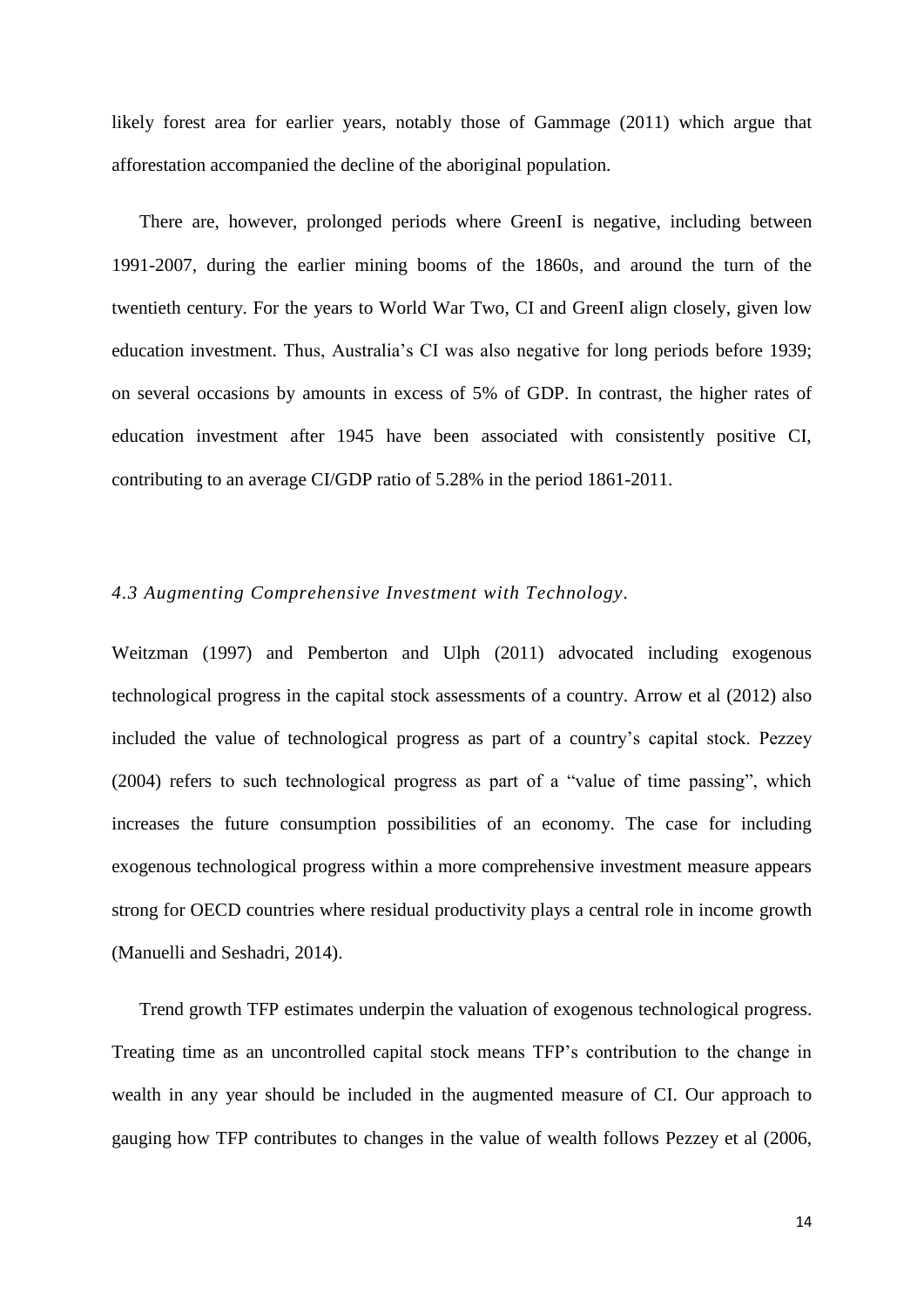Equation 14) and calculates the present value of future changes in TFP over a 20 year horizons, using a 2.64% per annum discount rate. $2$ 

The TFP index utilized here includes inputs of pastoral land, approximated by the stock of sheep and cattle, and hectares of cultivated land (Greasley and Madsen, 2016). Accordingly:

$$
TFP = Y/K^{\alpha}T^{\beta}L^{1-\alpha-\beta},\tag{5}
$$

where *Y* is real GDP, *K* is produced capital, *T* is pastoral and agricultural land, *L* is labor hours, and the exponents are the relevant output elasticity, measured by income shares.

The treatment of minerals, specifically the exclusion of reserves as a factor input, needs to be explained. Over time the extraction of minerals will diminish the reserve, to the likely detriment of measured TFP (Syed, Grafton and Kalirajan, 2013). Alternatively, discoveries in Australia, most often of gold before 1914, but of a wider range of minerals from the 1960s, including iron ore and bauxite tempered depletion, to likely augment measured TFP. Thus the index of TFP, which shows actual average growth of 1.57% per annum 1842-90 and 0.79% per annum 1891-2009 is a residual which may reflect, inter alia, the vagaries of minerals discoveries. Greasley and Madsen (2016) report an adjusted measure of TFP, allowing for variations in mineral endowments per worker hour, which shows 0.66% per annum average growth 1842-2009.

The measures of CI including technological change used here (CITFP) incorporates a measure of trend TFP (extracted using a Kalman Filter) using data defined as Equation 5, and illustrated in Figure 4. TFP unadjusted for minerals reserves is adopted because TFP from any source will impinge upon future consumption. Moreover, the measures of CITFP

-

<sup>2</sup> Except where a 3.33%/year discount rate is used for consumption and then a 3.33%/year discount rate is also used for the value of TFP.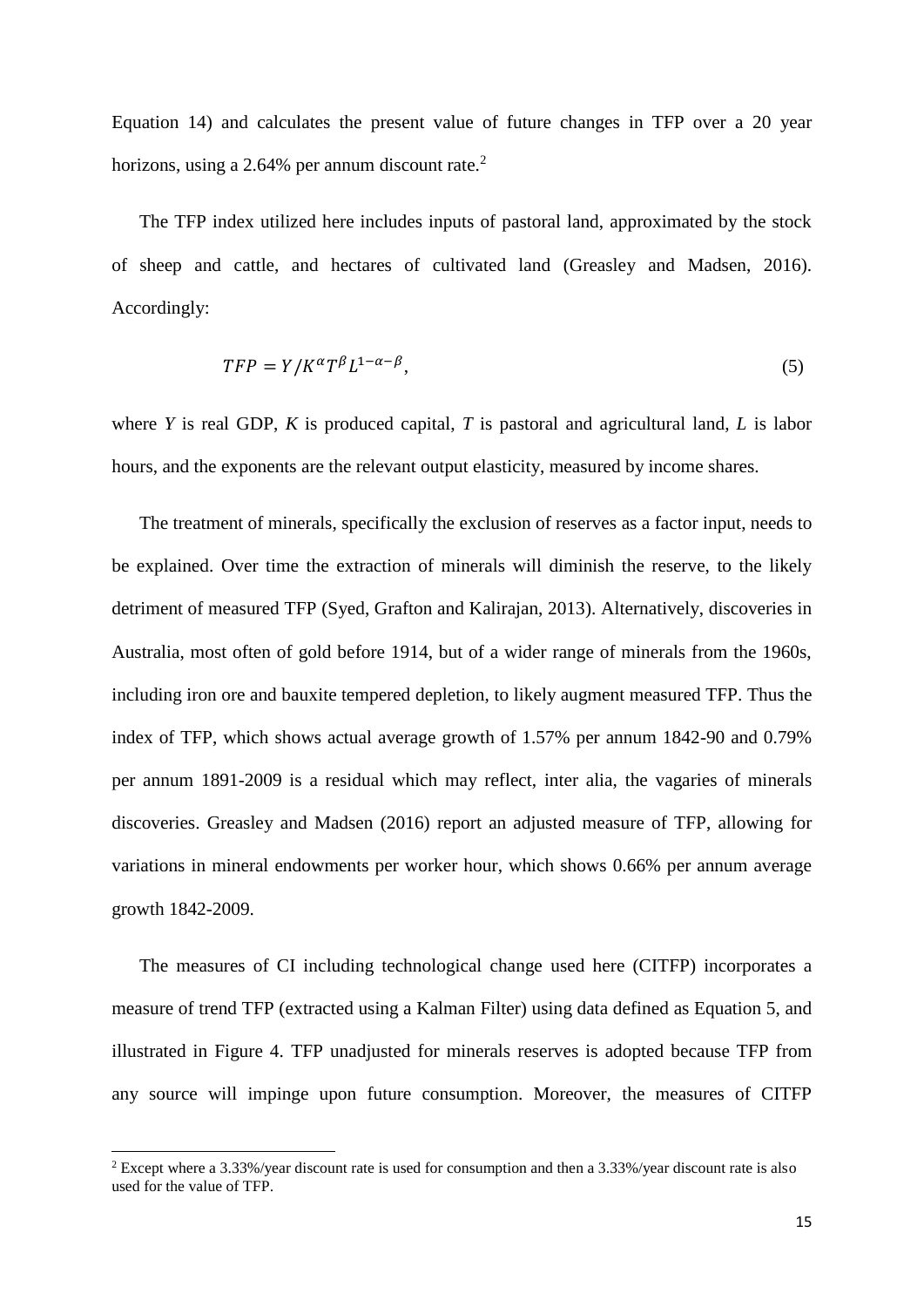available for the comparator countries are also unadjusted for mineral reserves, thus the counterfactuals reported in section 6 need to be based on consistent data. The measure of trend TFP, therefore, is not strictly exogenous technological progress, the uncontrolled stock of technological capital associated with the 'passing of time', but rather reflects wider forces influencing residual productivity.





The present value of TFP summed over a 20 years' horizon and discounted at 2.64% per annum averaged around 20% of annual GDP since the1890s, and it was higher in earlier decades, see Figure 4. These data highlight the magnitude of TFP for changes in the comprehensive wealth of Australia. To illustrate, Figure 5 compares NP, GreenI, and CI with the TFP augmented measure, CITFP. Whereas CI averaged around 5% of GDP, the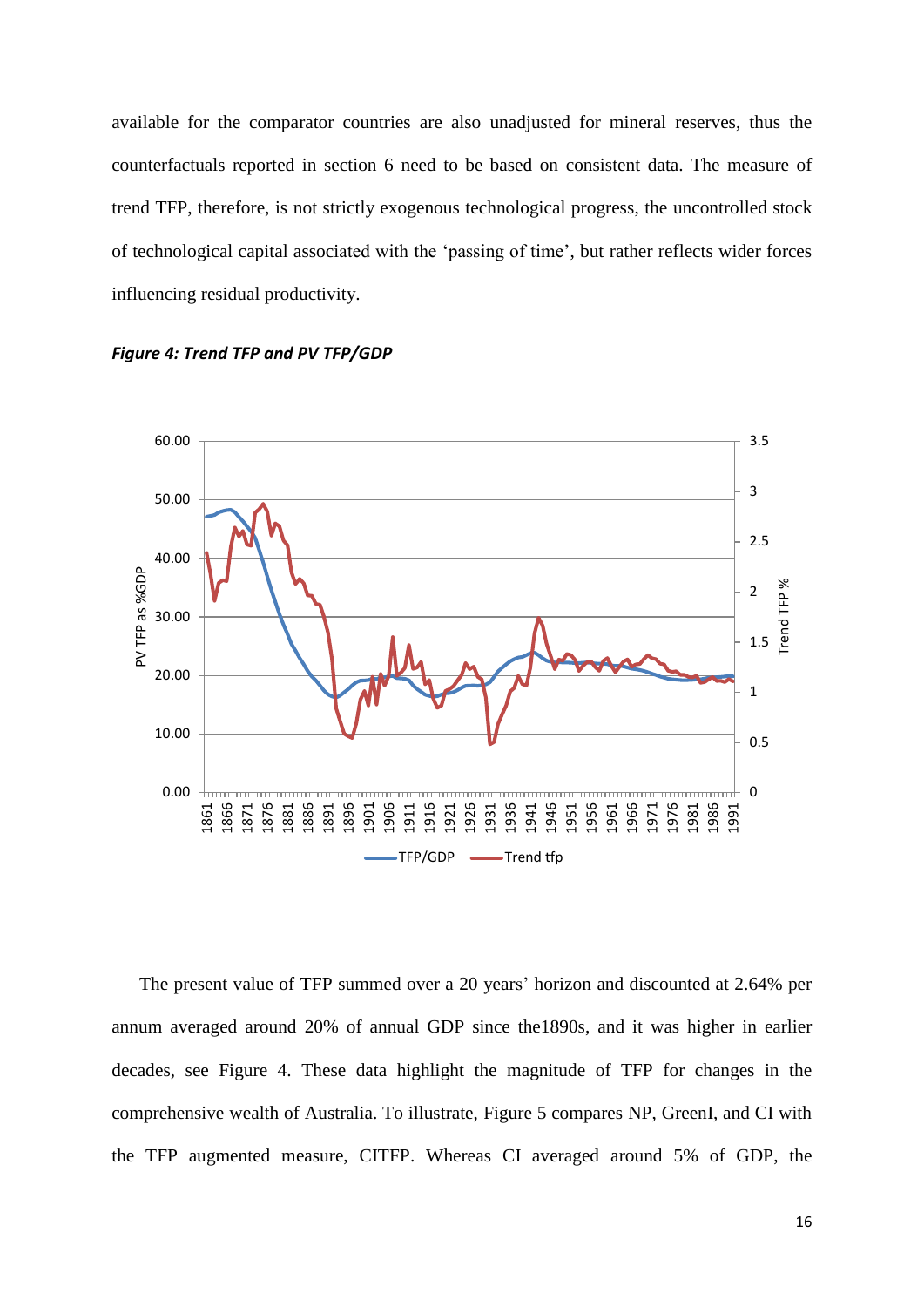corresponding figure for CITFP is around 30%. These comparisons highlight the central influence of technological change and the other ingredients of residual productivity for rich countries like Australia, and temper the value of HRT-type 5% genuine savings prescriptions for OECD, and possibly for developing, countries.



*Figure 5. Alternative Investment Measures*

Although the ratio of CITFP/GDP peaked in the 1870s and again after 1945, real CITFP per capita shows an upward movement though the  $20<sup>th</sup>$  century, see Figure 6. While GreenI per capita is often negative, the values of CITFP per capita are consistently positive and generally rising. Intuitively at least, the positive changes in the PV of future consumption per capita shown in Figure 2 correspond generally with the upward shifts in CITFP per capita. The precise relationship is estimated in section 5.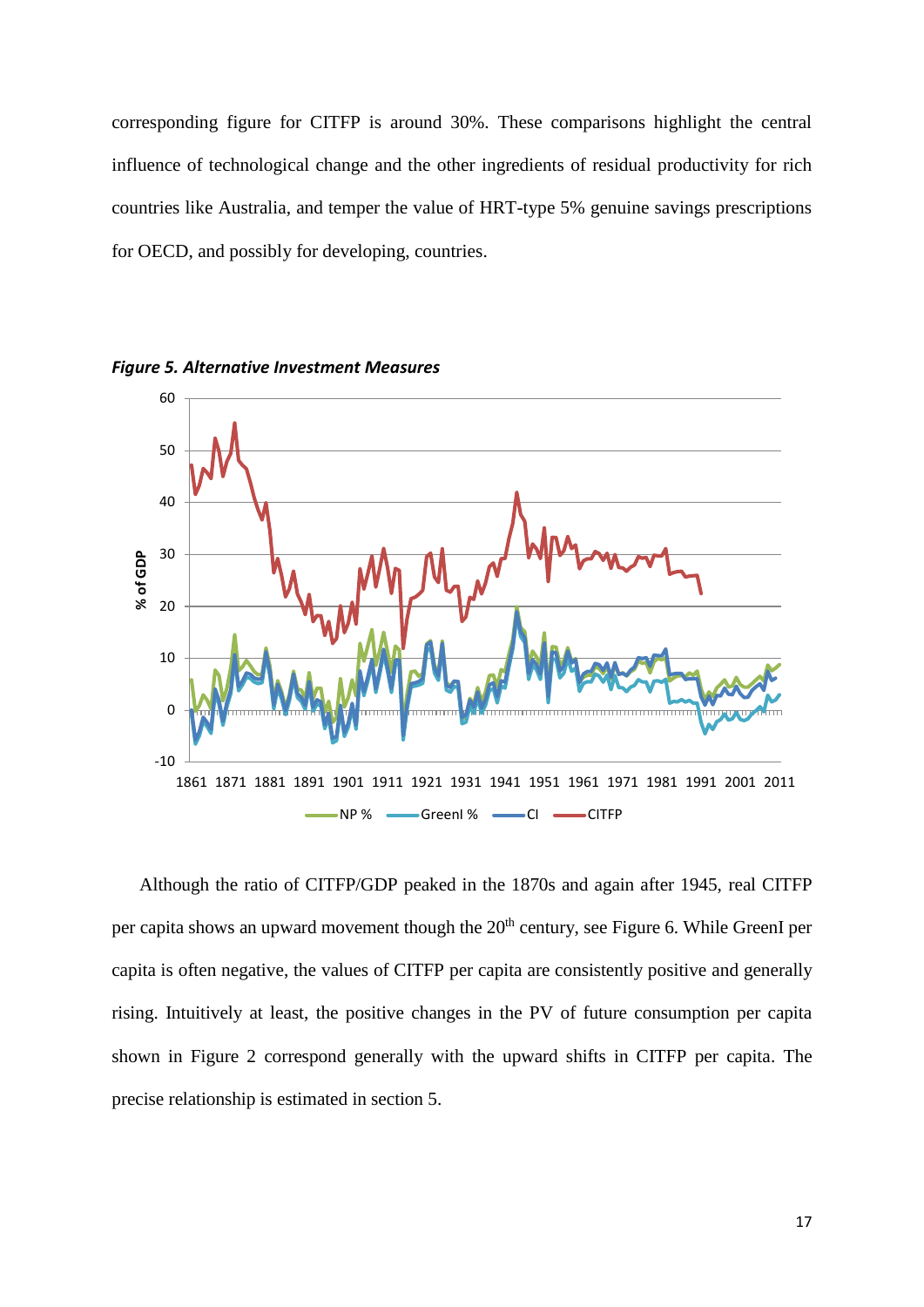

*Figure 6. Alternative Investment Measures per capita (\$A, 1990)*

*4.4 Varying population growth and wealth-dilution.*

With varying population growth FHV (2008) show that the relation between CI and the present value of future changes in consumption is altered by a wealth dilution effect (equation 3 above). The wealth dilution effect arises from the sharing of a given amount of capital between more people. So long as population growth is positive, wealth dilution reduces CI per capita, The measure of aggregate wealth used here to calculate the wealth dilution effect follows the World Bank's 'top-down' construction method. The World Bank measure identifies Total Wealth with the present value of an estimated stream of private and public consumption over 25 years. On this basis Australia's wealth per capita shows no appreciable gain from the 1860s to around the years of World War Two. Since then wealth per capita has grown by a factor of three.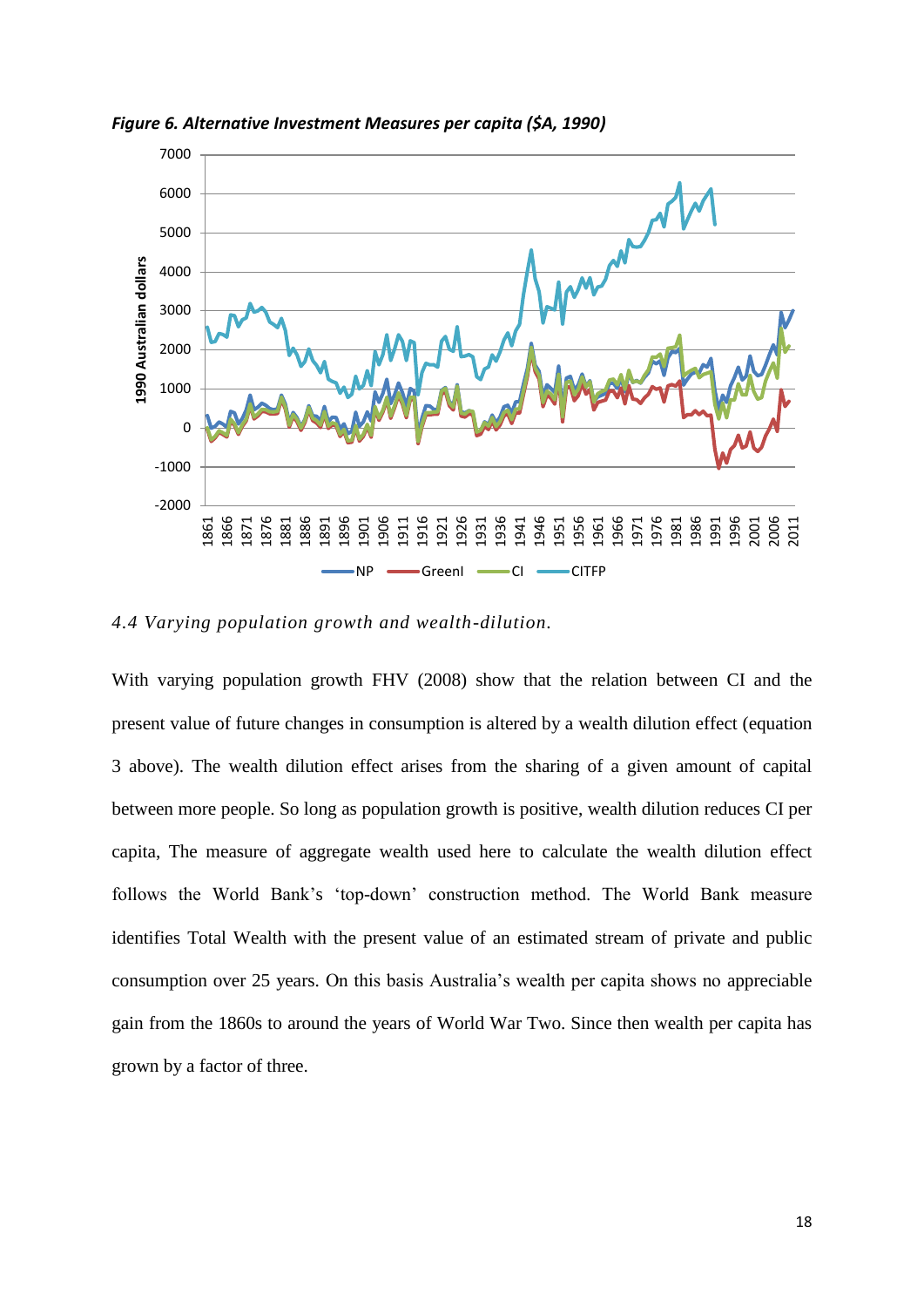#### *5. Estimation and Results of hypothesis tests on β<sup>1</sup>*

The long time series for the alternative measures of  $q$ , used in the estimation of Equations 2 and 3, have the potential to exhibit non-stationary properties. Thus, without appropriate methods, the estimates may be inefficient or spurious and the usual significance tests may be invalid (Engle and Granger, 1987, Greasley and Oxley, 2010). A cointegration estimation approach as used here: (i) it resolves the problem of non-stationary time series data and the inference issues of its neglect, (ii) has the interpretation that the cointegrating relationship (if it exists) can be regarded as a (potentially) unique long-run economic equilibrium relationship, (iii) has the properties that the estimates are 'super-consistent' i.e. they are consistent with much smaller sample sizes, (iv) 'washes-out' in the long-run random errors that may exist in one or both series and, (v) means inferences can be made on the levels of the series. If cointegration exists, the power of its long-run properties, which are the chief interest here, will dominate short-run variations, which by definition are stationary.

The tests for the existence of cointegration use the Engle-Granger (1987) 'two-step' approach which appraises the time series properties of the residuals in a levels OLS regression and where the null hypothesis is of no-cointegration. It should be stressed however, that a case of non-cointegration does not necessarily invalidate the results, but they are less robust.

Consider first the results for NP, GreenI, CI and CIm reported in Table 1, where the estimates of  $\beta_1$  fall in the range of 2.5-2.6. The proposition  $\beta_1=1$  underpins the empirical tests of CI as an indicator of future consumption, as explained in Section 3. In all four cases the hypothesis  $\beta_1=1$  is rejected for our data, so that the PV of future changes in real consumption per capita over a 50 years' horizon is higher than that indicated by the level of savings. These results also temper the utility of adjusting conventional net produced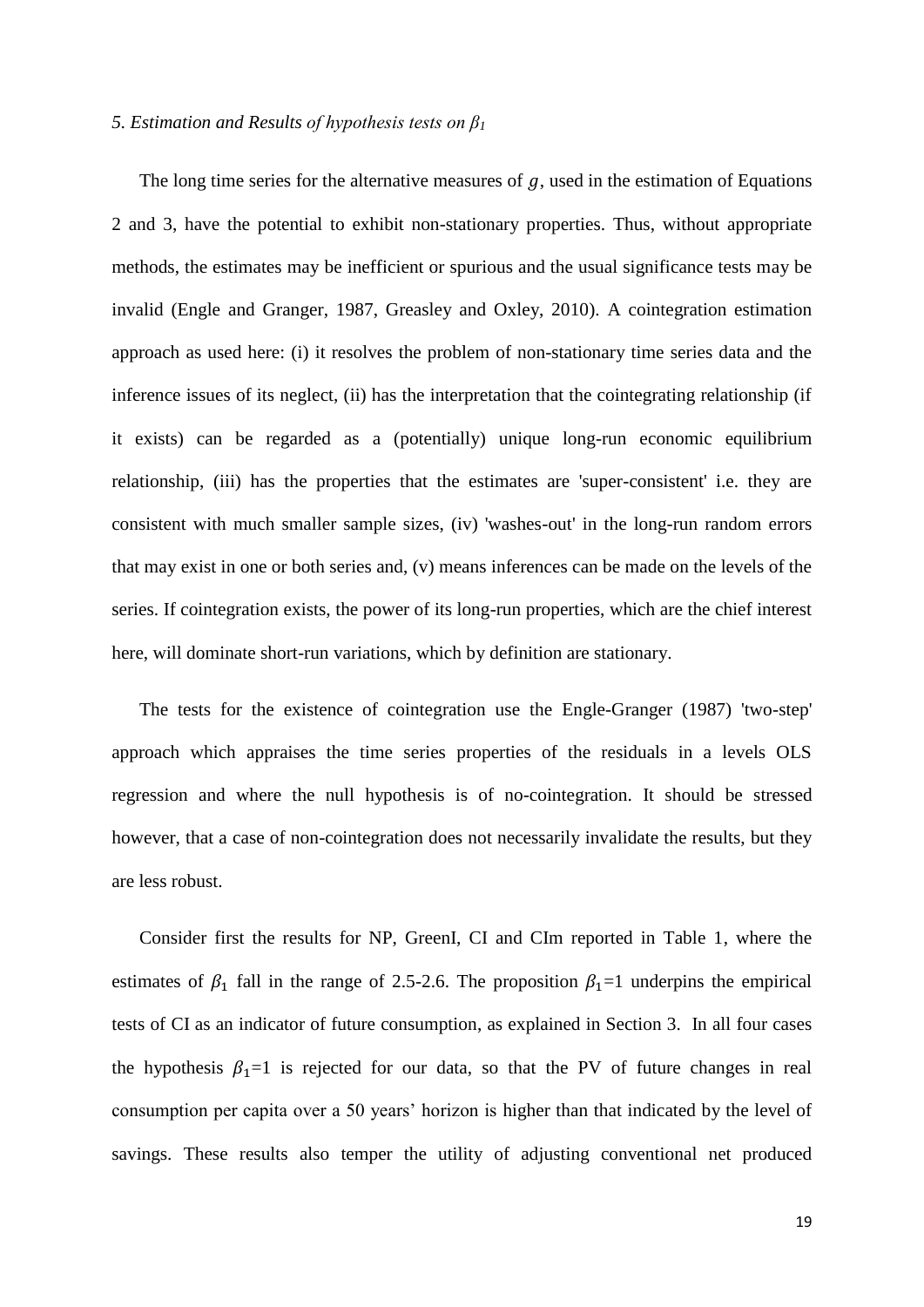investment with broader measures of natural and human capital formation for understanding Australia's consumption per capita since 1870. Thus, the measure of GreenI, which counts mining as disinvestment, has an estimated  $\beta_1$  close to that for NP, despite Australia's substantial extraction of minerals. Moreover, CI which augments GreenI with education investment and CIm, which does not count mining as disinvestment, have similar estimated coefficients. The message appears clear enough: over the long run, the augmented measures GreenI and CI do not better indicate future changes in consumption than NP, and all the measures *not* augmented with a value of technological progress greatly understate future consumption growth. Of course, these results need to be judged in the context of the ADF tests which do not reject the null of no-cointegration in the cases of NP, GreenI, CI and CIm.

What appears more relevant for Australia is the augmenting of the investment series with a technology premium. In this case, for CITFP and CImTFP the estimated  $\beta_1$  parameter values are 1.34 and 1.31 respectively, and, in the latter case, the null of a one to one relationship between investment and future changes in consumption, looking forward fifty years, is not rejected. The results for CImTFP raise the possibilities that extracting minerals should not be counted as disinvestment and that Australia consumed exhaustible natural capital to support consumption, to the possible detriment of future generations. However, the longevity and the discovery of new mineral reserves in Australia casts some doubt of accounting conventions which simply equate extraction with disinvestment, and we return to this issue later. More certainly, technological change formed an important part of changes in Australia's wealth, and its value needs to be incorporated in interpretations of future consumption growth. However, once again, in the absence of cointegration, the estimated long run coefficients of  $\beta_1$ in the cases of CITFP and CImTFP need to be treated with some caution.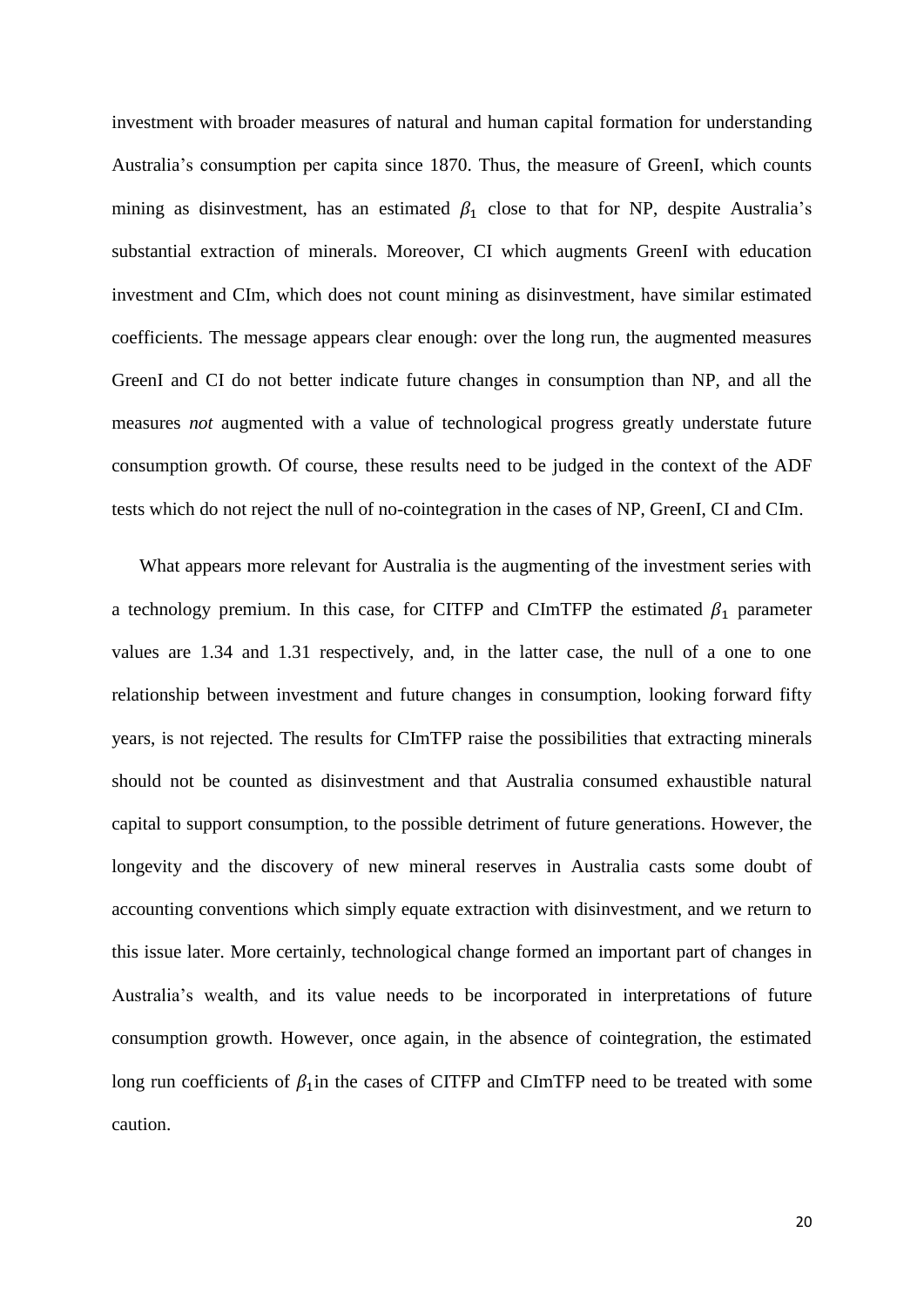| Table 1. OLS Estimates of Equation 2 $\beta$ o and $\beta_1$<br>(2.64% per annum discount rate) |               |            |           |               |               |            |  |  |
|-------------------------------------------------------------------------------------------------|---------------|------------|-----------|---------------|---------------|------------|--|--|
| <b>Dependent</b>                                                                                | Independent   | βο         | $\beta_1$ | $\beta_1 = 1$ | $β0=0 & β1=1$ | <b>ADF</b> |  |  |
| CONS50                                                                                          | <b>NP</b>     | 790.04*    | $2.500*$  | $17.72*$      | $124.4*$      | $-2.33$    |  |  |
|                                                                                                 |               | (259.9)    | (0.355)   | (0.00)        | (0.00)        |            |  |  |
| CONS50                                                                                          | Greenl        | 1328.9*    | $2.544*$  | 18.58*        | $156.9*$      | $-2.41$    |  |  |
|                                                                                                 |               | (203.6)    | (0.358)   | (0.00)        | (0.00)        |            |  |  |
| CONS50                                                                                          | <b>CI</b>     | 1098.1*    | $2.64*$   | 24.83*        | 164.2*        | $-2.75$    |  |  |
|                                                                                                 |               | (207.5)    | (0.328)   | (0.00)        | (0.00)        |            |  |  |
| CONS50                                                                                          | CIm           | $534.2*$   | $2.60*$   | 23.91*        | $130.1*$      | $-2.68$    |  |  |
|                                                                                                 |               | (262.3)    | (0.327)   | (0.00)        | (0.00)        |            |  |  |
| CONS50                                                                                          | <b>CITFP</b>  | $-820.3**$ | 1.339*    | $3.07**$      | 3.17          | $-1.52$    |  |  |
|                                                                                                 |               | (468.4)    | (0.193)   | (0.08)        | (0.21)        |            |  |  |
| CONS50                                                                                          | <b>CIMTFP</b> | $-1047.8*$ | $1.310*$  | 2.61          | $5.45**$      | $-1.48$    |  |  |
|                                                                                                 |               | (506.2)    | (0.191)   | (0.11)        | (0.06)        |            |  |  |

**Notes:** CONS50=Net Present Value of Consumption per capita for 50 year horizons, \* and \*\* denote significant at the 5 and 10% level respectively.

A characteristic of Australia since 1870 has been its high population growth, which has exceeded the rates of Western Europe and the USA. Thus, the possibility of a significant wealth dilution effect (the spreading of capital among a larger population), may have particular resonance for Australia. The estimates, for the technology augmented measures in Table 2, are based on Equation 3, which adjusts the savings-consumption relationship for possible wealth dilution. The form of the adjustment includes a wealth-related variable on both sides of the equation, hence we report OLS and 2SLS estimates, where the latter are deployed to counter any possible bias from endogeneity. In all four cases the estimated  $\beta_1$ value is not statistically significantly different from unity. These findings reinforce the argument for a technology premium to be included in the measure of savings, but also that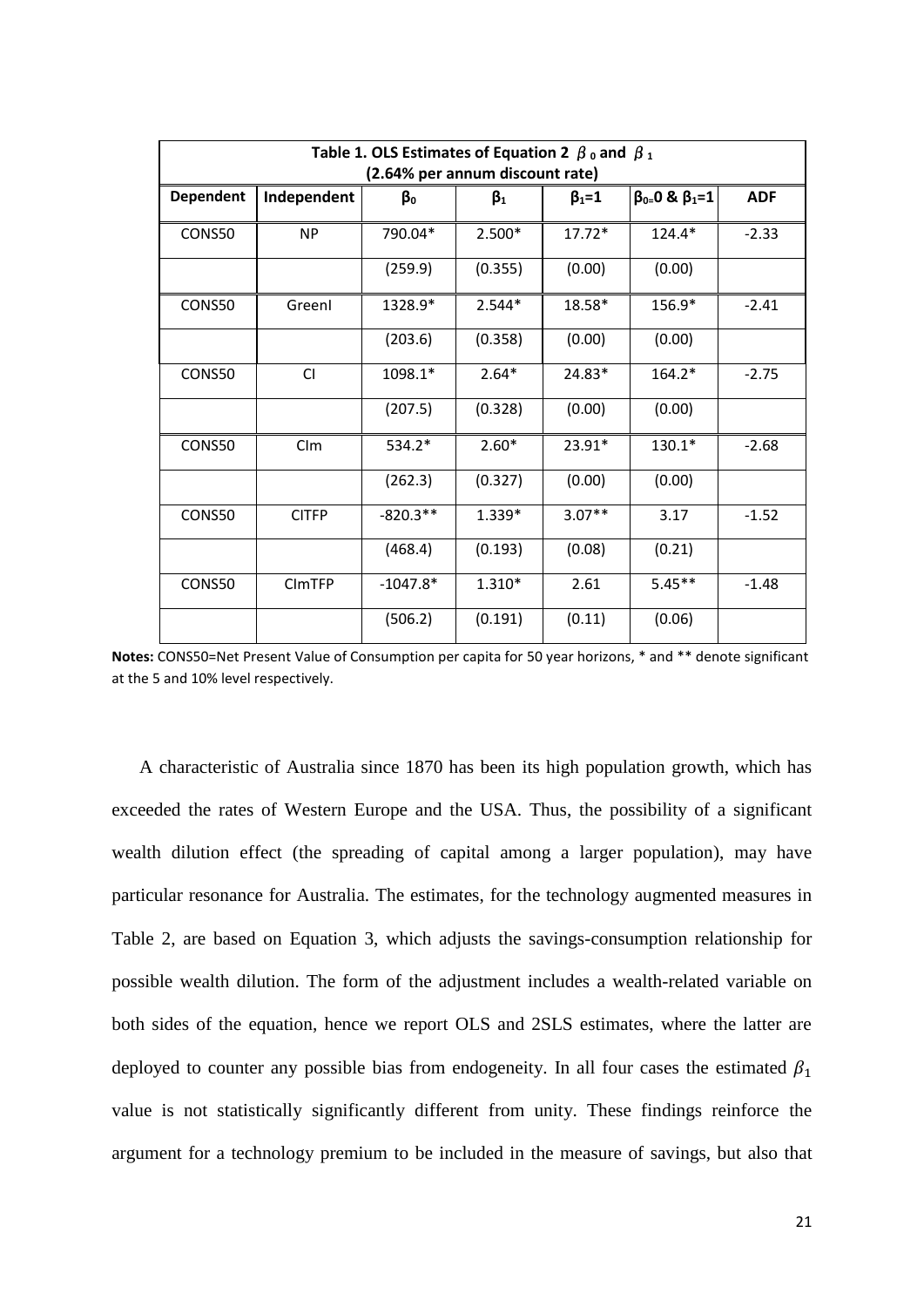wealth dilution associated with population growth was a drag on Australia's consumption growth. The robustness of these findings is strengthened by the rejection of no-cointegration.

The inclusion, or otherwise, of minerals extraction as disinvestment has very little effect on the estimated relationships. In the case of the 2SLS point estimates,  $\beta_1$  is respectively 1.22 and 1.20 with and without the inclusion of mining as disinvestment. This does not mean that attempts to include natural capital within investment accounts are without merit. While GreenI here includes the rental value of farm land and mineral extraction, the accounting exercises of Carter et al (2005) and Randall (2008) further consider forest depletion, water quality and pollution. We are unable to measure these variables with pre-1970 data, and the effects of their exclusion are uncertain, so their omission might lead to an overstatement of rises in wealth. Yet the point estimates of  $\beta_1$ all exceed unity. If anything, the wealth dilutionadjusted estimates suggest that our broadest measure of savings, CImTFPW understates changes in wealth, at least in the context of understanding consumption changes over finite horizons of up to 50 years ahead.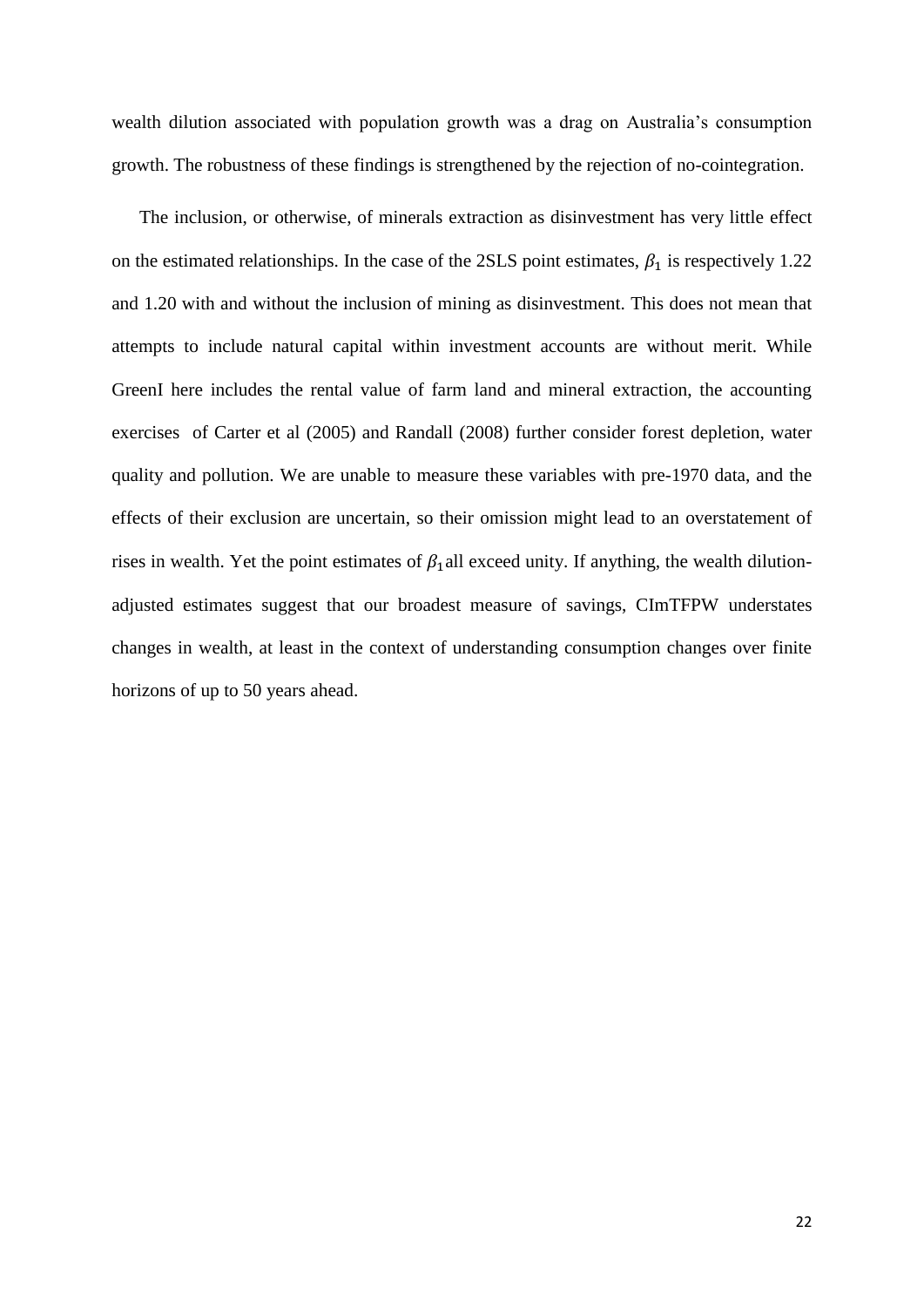#### **Table 2 OLS and 2SLS Estimates of Equation 3**  $\beta_0$  **and**  $\beta_1$  **(technology-augmented investment**

| Dependent  | Independent    | $\beta_0$ | $\beta_1$ | $\beta_1=1$ | $\beta_{0=}0 \& \beta_1=1$ | ADF      |
|------------|----------------|-----------|-----------|-------------|----------------------------|----------|
| <b>OLS</b> |                |           |           |             |                            |          |
| CONSWP50   | <b>CITFPW</b>  | 5012.0*   | $1.096*$  | 0.418       | $215.4*$                   | $-3.79*$ |
|            |                | (442.5)   | (0.147)   | (0.518)     | (0.00)                     |          |
|            |                |           |           |             |                            |          |
| 2SLS       |                |           |           |             |                            |          |
| CONSWP50   | <b>CITFPW</b>  | 5324.1*   | $1.216*$  | 1.36        | $113.7*$                   | $-5.94*$ |
|            |                | (445.8)   | (0.151)   | (0.18)      | (0.00)                     |          |
|            |                |           |           |             |                            |          |
| <b>OLS</b> |                |           |           |             |                            |          |
| CONSWP50   | <b>CIMTFPW</b> | 4776.8*   | $1.101*$  | 0.47        | 198.0*                     | $-3.83*$ |
|            |                | (418.4)   | (0.146)   | (0.49)      | (0.00)                     |          |
|            |                |           |           |             |                            |          |
| 2SLS       |                |           |           |             |                            |          |
| CONSWP50   | <b>CIMTFPW</b> | $5027.1*$ | $1.201*$  | 1.84        | $105.1*$                   | $-6.02*$ |
|            |                | (419.1)   | (0.148)   | (0.18)      | (0.00)                     |          |

**series including wealth dilution effects)**

CONSWP50=  $PV\Delta C_t$  +  $PV(\Delta \gamma_t \omega_t)$ . Discount rate = 2.64%/year minus population growth rate. Instruments used: dependent variable (-1); labour; capital; population; year; rate of interest (short).

There are other possibilities as to why the point estimates of  $\beta_1$  in Table 2 all exceed unity. These include that the wealth dilution effects of population growth are overstated, or that the consumption discount rate is understated. Much of Australia's population growth since 1870 has been from immigration, and to the extent that the migrants embodied human capital not measured in the Australian national accounts, changes in its wealth might be understated in the accounting of CI. The consumption discount rate embedded in the estimates of Tables 1 and 2 is the *ex post* long run interest rate. To the extent that uncertainty surrounding the future might influence current consumption decisions this rate might understate the value of immediate consumption. The results in Table 3 incorporate a higher discount rate of 3.33%/year (less the population growth rate), which reflects Australia's long run capacity to consume, measured by real GDP growth. The effect is to reduce the point estimates of  $\beta_1$  to values very close to unity. Another feature of the results in Table 3 is that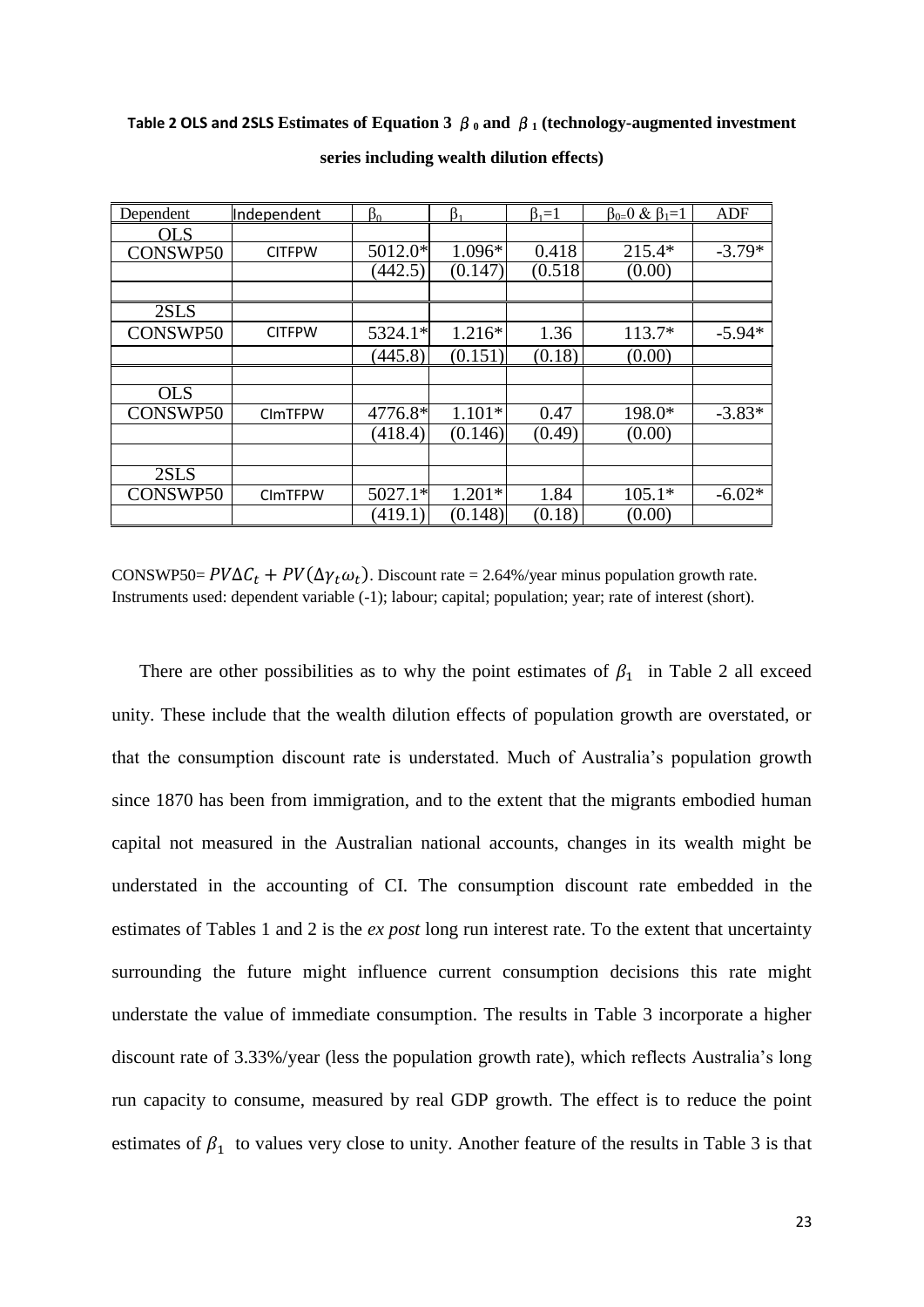the OLS and 2SLS estimated parameter values of  $\beta_1$  are much closer than for the results in Table 2 with the lower discount rate. Again, the results which count or exclude mining output as capital depletion show little material difference.

**Table 3 OLS and 2SLS Estimates of Equation 3**  $\beta_0$  and  $\beta_1$  (technology-augmented investment **series including wealth dilution)**

| Dependent  | Independent    | $\beta_0$ | $\beta_1$ | $\beta_1=1$ | $\beta_{0=}0 \& \beta_1=1$ | ADF      |
|------------|----------------|-----------|-----------|-------------|----------------------------|----------|
| OLS        |                |           |           |             |                            |          |
| CONSWP50   | <b>CITFPW</b>  | 4085.7*   | 1.029*    | 0.220       | 234.5*                     | $-6.44*$ |
|            |                | (326.4)   | (0.135)   | (0.83)      | (0.00)                     |          |
|            |                |           |           |             |                            |          |
| 2SLS       |                |           |           |             |                            |          |
| CONSWP50   | <b>CITFPW</b>  | 4441.0*   | $0.990*$  | 0.01        | 299.9*                     | $-6.17*$ |
|            |                | (334.4)   | (0.118)   | (0.93)      | (0.00)                     |          |
|            |                |           |           |             |                            |          |
| <b>OLS</b> |                |           |           |             |                            |          |
| CONSWP50   | <b>CIMTFPW</b> | 4309.9*   | $1.026*$  | 0.04        | 258.6*                     | $-6.31*$ |
|            |                | (347.3)   | (0.136)   | (0.85)      | (0.00)                     |          |
|            |                |           |           |             |                            |          |
| 2SLS       |                |           |           |             |                            |          |
| CONSWP50   | <b>CIMTFPW</b> | $362.4*$  | $1.022*$  | 2.62        | 184.4*                     | $-11.6*$ |
|            |                | (32.1)    | (0.013)   | (0.11)      | (0.00)                     |          |

CONSWP50=  $PV\Delta C_t$  +  $PV(\Delta \gamma_t \omega_t)$ . Discount rate = 3.33%/year minus population growth rate. Instruments used: dependent variable (-1); labour; capital; population; year; rate of interest (short).

#### *6. Counterfactual Australia: comparisons with OECD countries*

The statistical tests do not reject the hypothesis that CITFPW and CImTFPW exhibit a one to one relationship with the PV of future changes in Australia's consumption per capita for horizons of 50 years. Cointegration tests imply that Comprehensive Investment, as measured at time t, is thus a predictor of future changes in consumption. We utilize this finding, along with earlier results for Britain, the USA and Germany, to explore what might have happened to the trajectory of Australia's consumption had Australia's savings matched that of the other countries. The chief elements in the savings ratios of the four countries are set out in Table 4.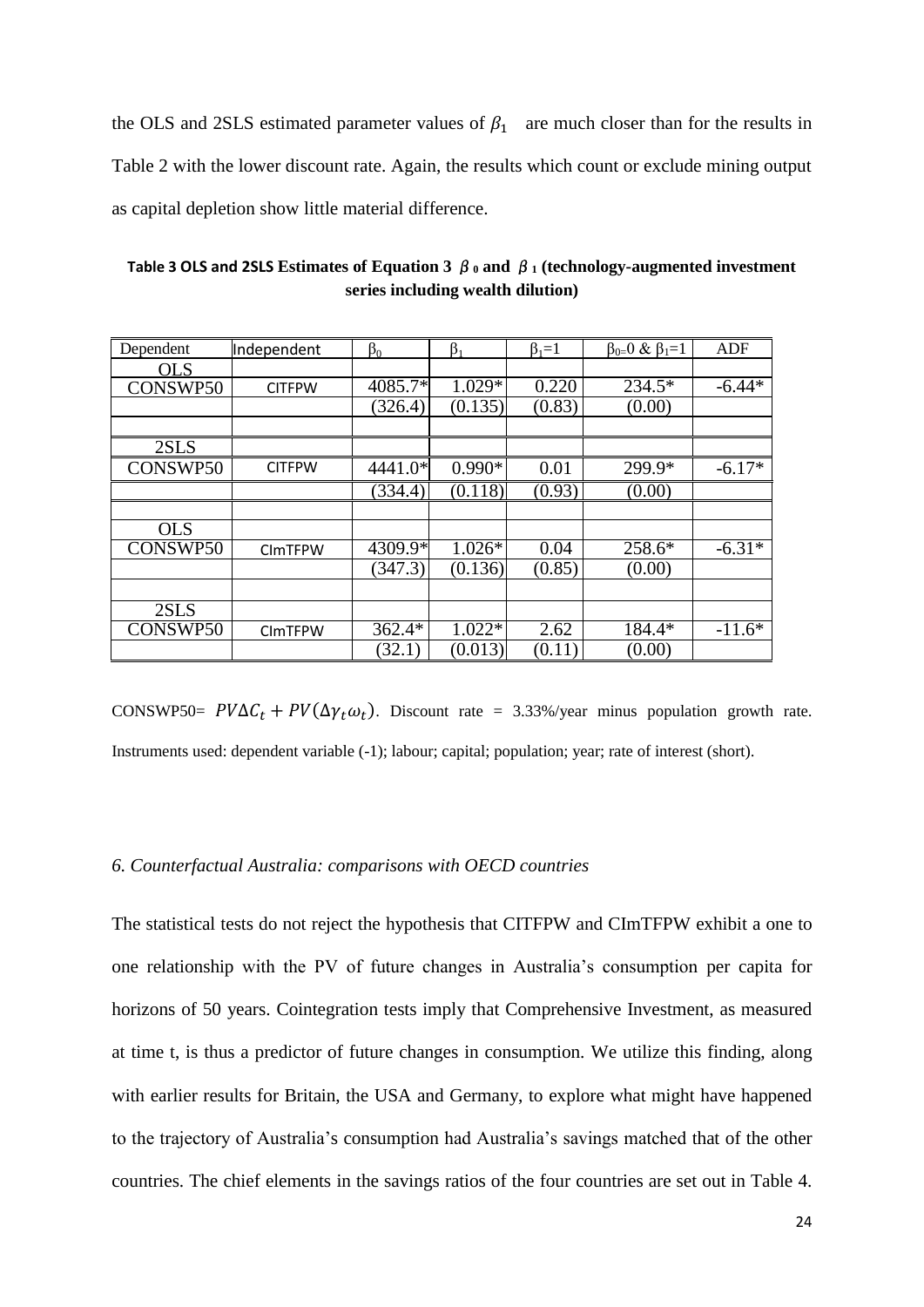Australia, since 1946, has had the lowest CI ratio of the four. Its NP after 1946 exceeds that of Britain, but Australia's higher depletion of natural capital and slightly lower education investment accounts for its lower CI. The three comparator (using West German data) countries CI ratio averaged 9.91% between 1946-2000, which is 33% higher than Australia's ratio. The augmented ratio CITFP is also lower in Australia after 1946. The three country ratio averaged 38.4% between 1946-2000, which is around 32% higher than Australia's CITFP ratio of 29.11%. The implication is that, on both the simple measure (CI) and the technology adjusted measure (CITFP), Britain, Germany and the USA achieved savings rates averaging around one-third higher than those of Australia after 1946. The consequences for Australia's comparative consumption decline after 1946 appear to have been ameliorated (over a finite 50 years' horizons) by consuming natural capital, according to the CImTFP measure, since not debiting mineral use adds 4.04% to the saving rate 1946-2011.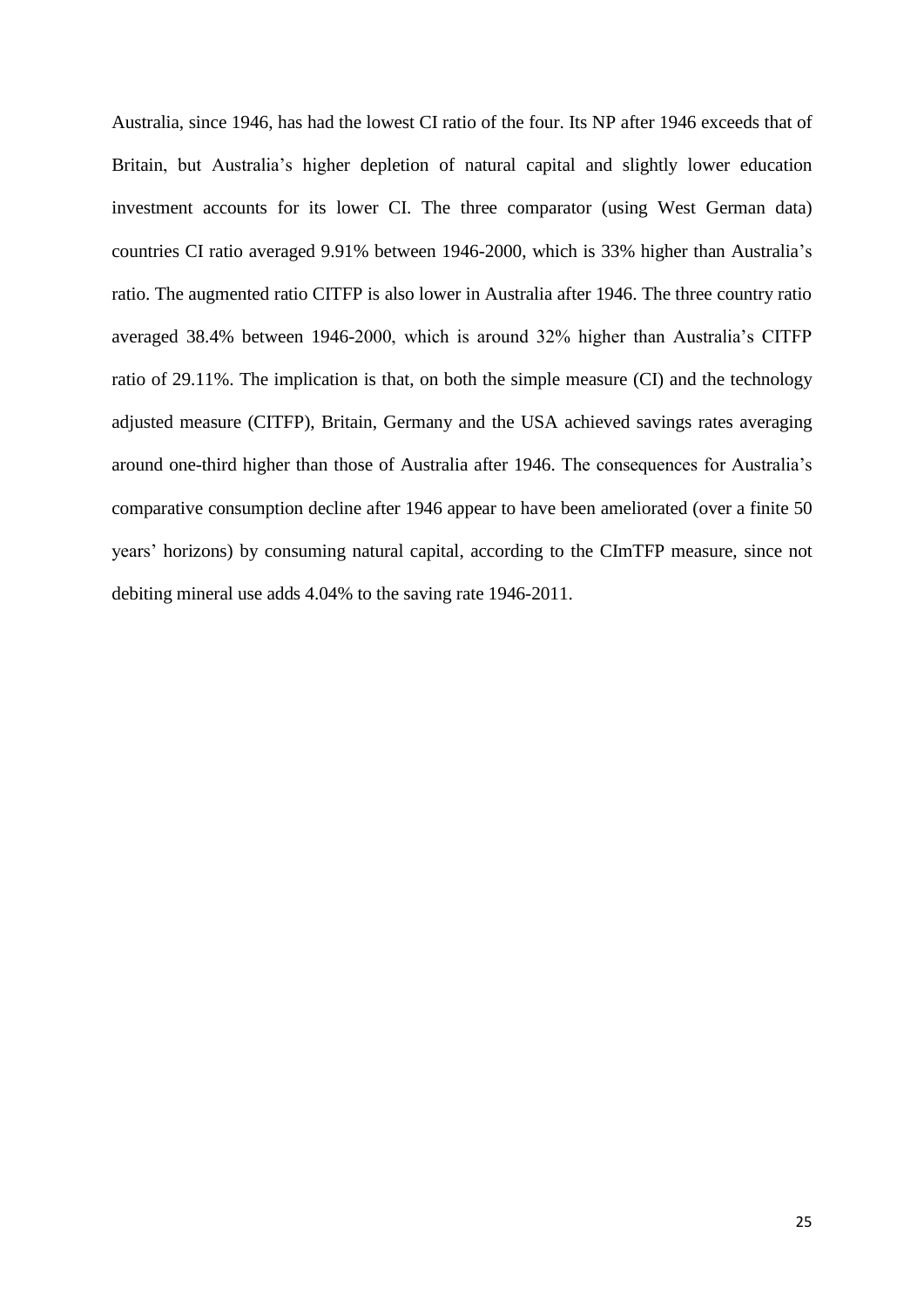|                            | I             | $\rm II$      | III   | IV       | $\mathbf{V}$ | VI     | VII         |  |
|----------------------------|---------------|---------------|-------|----------|--------------|--------|-------------|--|
|                            | $\mathbf{NP}$ | <b>GreenI</b> | CI    | $CITFP*$ | $CImTFP*$    | PVTFP* | Population  |  |
|                            | $\%$          | $\%$          | $\%$  | $\%$     | $\%$         | $\%$   | % per annum |  |
|                            | 1870-2000     |               |       |          |              |        |             |  |
| <b>Britain</b>             | 5.40          | 3.53          | 5.71  | 25.62    |              | 19.94  | 0.62        |  |
| <b>Germany</b>             | 10.00         | 8.78          | 11.59 | 45.40    |              | 33.81  | 0.64        |  |
| W. Germany                 | 10.00         | 9.27          | 12.19 | 46.00    |              | 33.81  | 0.81        |  |
| US                         | 9.81          | 7.12          | 10.26 | 37.62    |              | 27.36  | 1.52        |  |
| <b>Australia</b>           | 7.12          | 3.93          | 5.81  | 27.85    | 30.78        | 21.99  | 1.93        |  |
| <b>Australia 1861-2011</b> | 6.83          | 3.28          | 5.29  | 29.12    | 32.22        | 23.78  | 2.00        |  |
|                            | 1946-2000     |               |       |          |              |        |             |  |
| <b>Britain</b>             | 6.29          | 4.43          | 8.07  | 35.77    |              | 27.35  | 0.33        |  |
| <b>Germany</b>             | 9.35          | 8.16          | 12.36 | 49.83    |              | 37.47  | 0.53        |  |
| W. Germany                 | 9.35          | 9.35          | 13.46 | 50.94    |              | 37.48  | 0.63        |  |
| US                         | 5.37          | 2.97          | 8.20  | 32.41    |              | 24.21  | 1.28        |  |
| <b>Australia</b>           | 7.75          | 4.11          | 7.42  | 29.26    | 32.27        | 21.69  | 1.75        |  |
| <b>Australia 1946-2011</b> | 7.52          | 3.44          | 6.97  | 29.26    | 32.27        | 22.14  | 1.70        |  |
|                            | 1870-1990     |               |       |          |              |        |             |  |
| <b>Britain</b>             | 5.50          | 3.63          | 5.68  | 25.57    |              | 19.90  | 0.54        |  |
| <b>Germany</b>             | 10.32         | 9.00          | 11.70 | 46.22    |              | 34.52  | 0.35        |  |
| W. Germany                 | 10.32         | 9.54          | 12.38 | 46.90    |              | 34.52  | 0.83        |  |
| US                         | 10.44         | 7.65          | 10.55 | 40.16    |              | 29.61  | 1.39        |  |
| <b>Australia</b>           | 7.35          | 4.43          | 6.06  | 27.85    | 30.78        | 21.79  | 1.72        |  |
| <b>Australia 1861-1990</b> | 7.04          | 3.92          | 5.52  | 29.12    | 32.22        | 23.55  | 2.11        |  |

**Table 4 Savings Ratios as a per cent of GDP, and population growth rates**

\* Present value of TFP is discounted over a 20 year horizon, the data in columns IV-VI are averages ending in the year 1991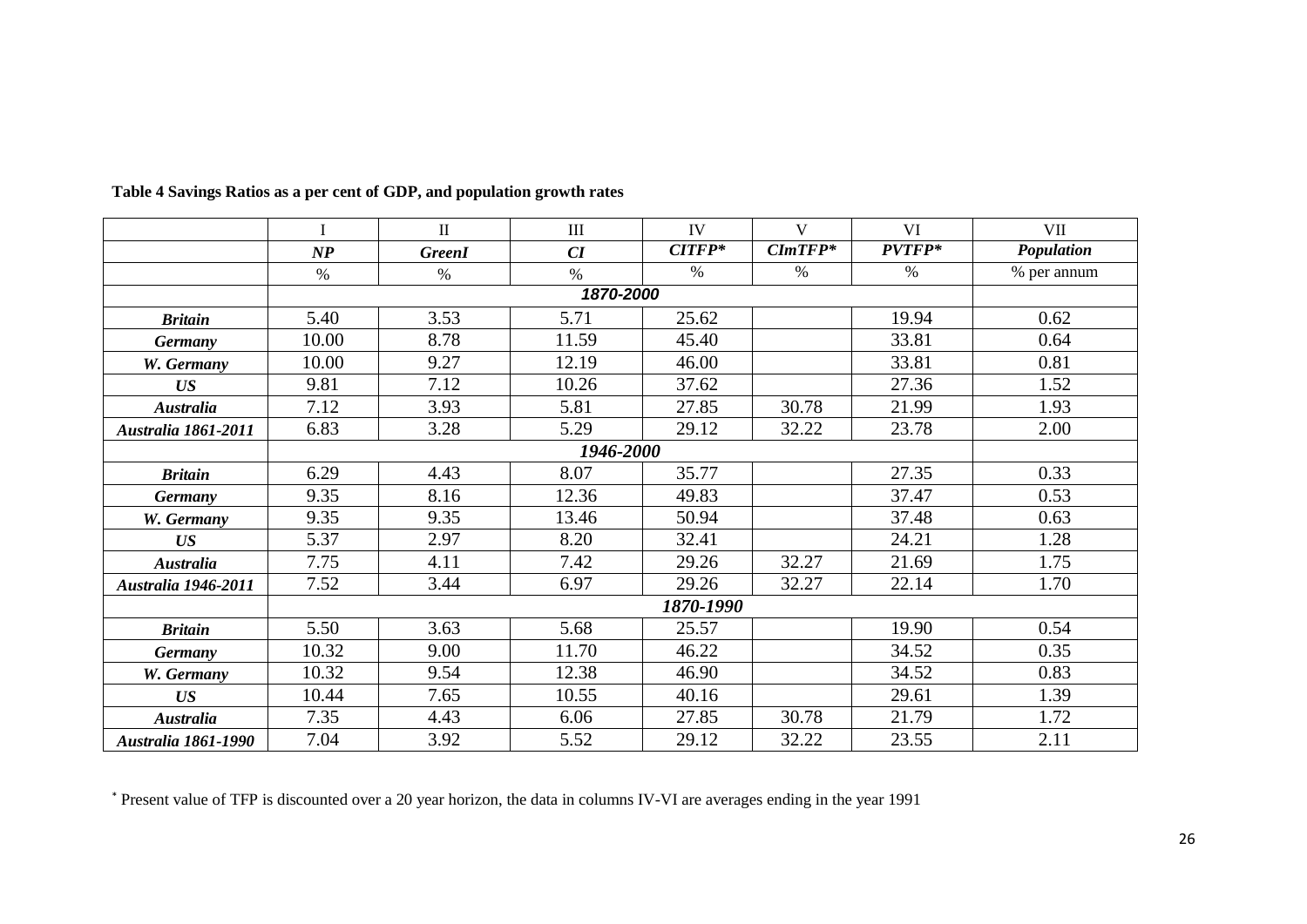Over a longer period since 1870, Australia's CI ratio also aligned closely with that of Britain, but lagged well behind the US and German ratios, which averaged a 9.38% CI ratio between 1870-2000, some 60% above Australia's ratio. For the technology-augmented CITFP ratio the three country average over the longer period is 36.5%, or 31% above Australia's ratio. Together, the comparative data for the post-1946 and post-1870 periods highlight that Australia's savings have been persistently low compared to our comparator countries, and that all measures of savings (NP, CI and CITFP), contributed to the shortfalls. Again, the consumption of natural capital appears to have tempered the relative decline of Australia's consumption over the 50 years' horizon, with CImTFP showing a 3.1% higher savings rate than CITFP between 1861-2011.

Next we consider the possible extent of lost consumption arising from Australia's relatively low savings since 1870. Before doing so, we note that Australia savings rate was only low relative to the comparator countries used here. Compared to developing, natural resource rich countries, Australia's savings rates are deeply impressive. HRT's generalized 'Hartwick rule' postulates that a 5% genuine savings ratio may lead to unbounded consumption, and they highlight the failure of many natural resource rich countries to meet this rule post 1970. Our measure which corresponds most closely with HRT's genuine savings data is CI, and for Australia we estimate a CI/GDP ratio of 5.29% for the period 1861-2011. The CI ratio markedly understates the savings of Australia, since it excludes a value for technological progress's contribution to the stock of wealth. On the wider CITFP measure Australia's savings ratio averaged around 29% between 1861 and 2011. Concomitantly, the real value of Australia's consumption per capita grew around seven times over the same period, despite a wealth dilution effect due to the population growing by a factor of around 19. However, the other OECD countries attained CITFP ratios which averaged around 31% higher, despite lower population growth, which again points to missed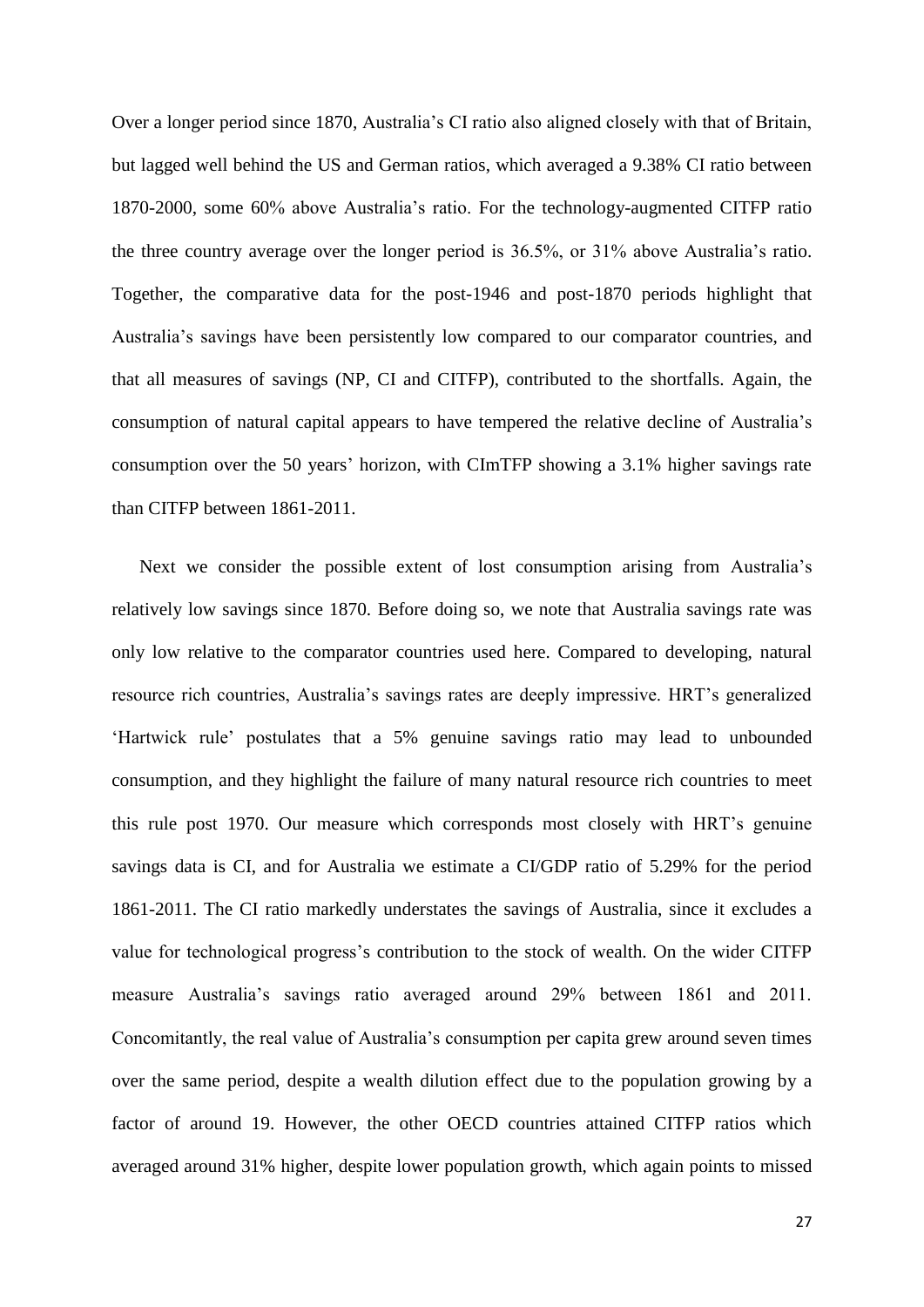Australian consumption opportunities. Even if we postulate that Australia had greater capacity to support consumption over finite horizons by consuming natural capital, the CImTFP measure shows an 1861-2011 savings rate of around 32% which falls short of the average 36.5% CITFP of the comparator countries. At best, consuming natural capital only ameliorated the pace of Australia's relative consumption decline.

Had Australia, post-1870, matched the average CITFP of Britain, Germany and the USA, its consumption would at least have matched the average consumption growth of the comparators. We have shown elsewhere (Hanley et al, 2015) that CITFP provides a good, near one to one, indicator of future changes in consumption of the three comparator countries since 1870, over horizons of up to 50 years. The estimates of  $\beta_1$  for Australian CITFP are also not statistically different from unity, once allowance is made for wealth dilution from population growth, and these results hold with the alternative measures of the discount rate. For Australia, CImTFP, where mining output is not debited in the savings measure, also provides a near one to one indicator of future consumption over a 50 year's horizon. Thus, Australia's consumption growth may have exceeded that of the other three countries had it simply matched their average CITFP, because of a greater capacity to consume natural capital.

A projection from Australia's actual consumption per capita in 1870, (Figure 7) shows a counterfactual trajectory, assuming Australia had indeed matched the average consumption growth of the OECD comparators. The counterfactual shows that Australia consumption per capita would have been around 28% higher by 2010 had its CI been equal to that of the comparator countries. The counterfactual shows a potential for Australia's consumption to have *sustained* a distinct margin above that of the leading European economies, which was forgone because of Australia's relatively low savings. Thus, in 2010, counterfactual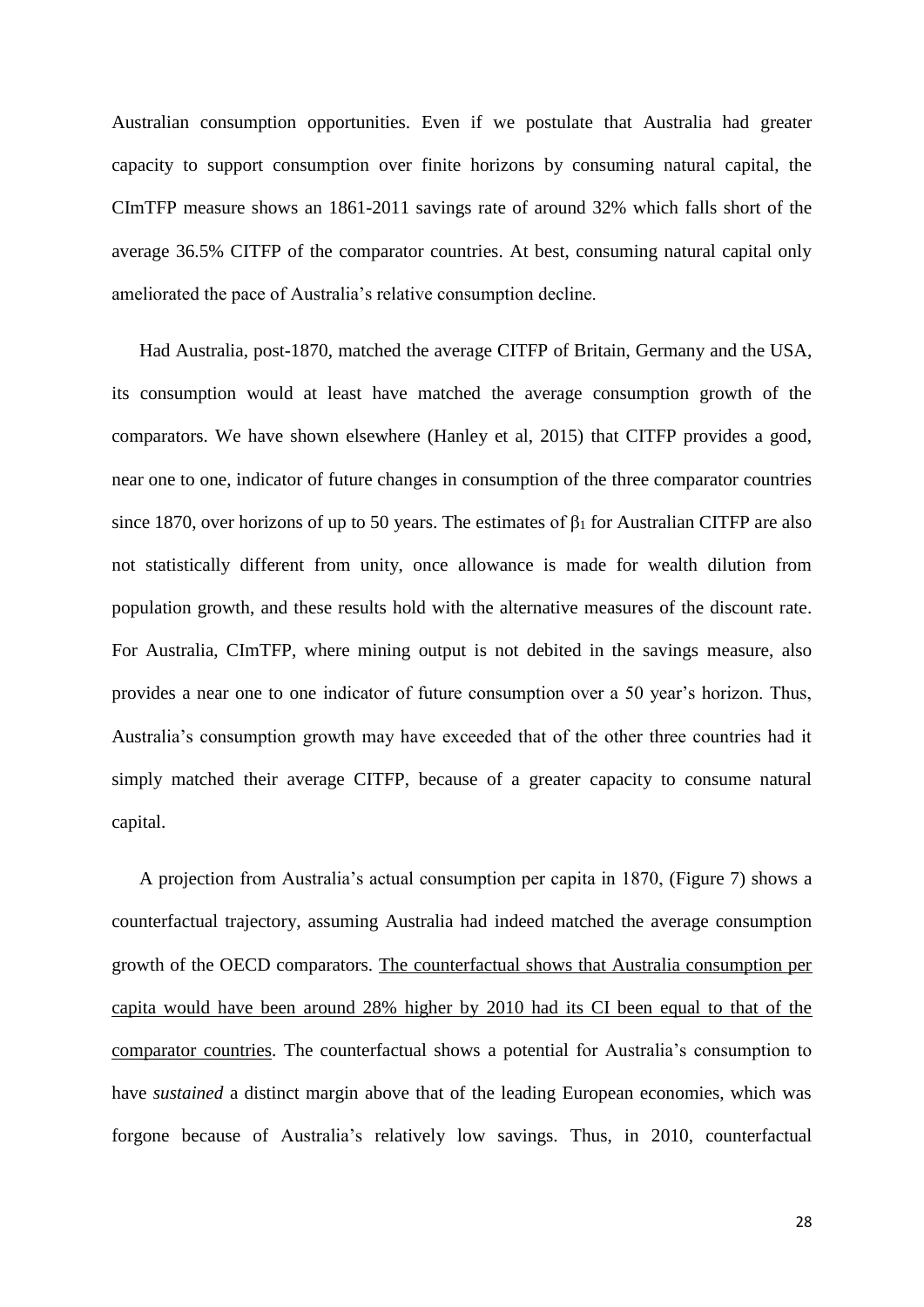Australian consumption per capita is 26% above British, and 44% above West German levels. These are large losses by any standards.



*Figure 7. Consumption per capita (\$GK, 1990)*

The erosion of Australia's world leading consumption per capita levels of the early 1870s was not a smooth process. An illustration is provided by Figure 8, which show the discounted PV of consumption per capita changes over 50 year periods. In 1870, the (discounted) value of the change in Australia's consumption per capita over the next 50 years (PV∆C50) was \$GK566, which, we have argued, reflects the value of CITFP or CImTFP in 1870. Thereafter, Australia's PV∆C50 fell sharply and was negative between 1879-1891. It was not until 1897 that Australia PV∆C50 shows levels above the comparator countries average PV∆C50. By implication, a long phase of relatively low Australian saving spanning the years 1870-1896 diminished relative Australian consumption growth over a period lasting until 1946.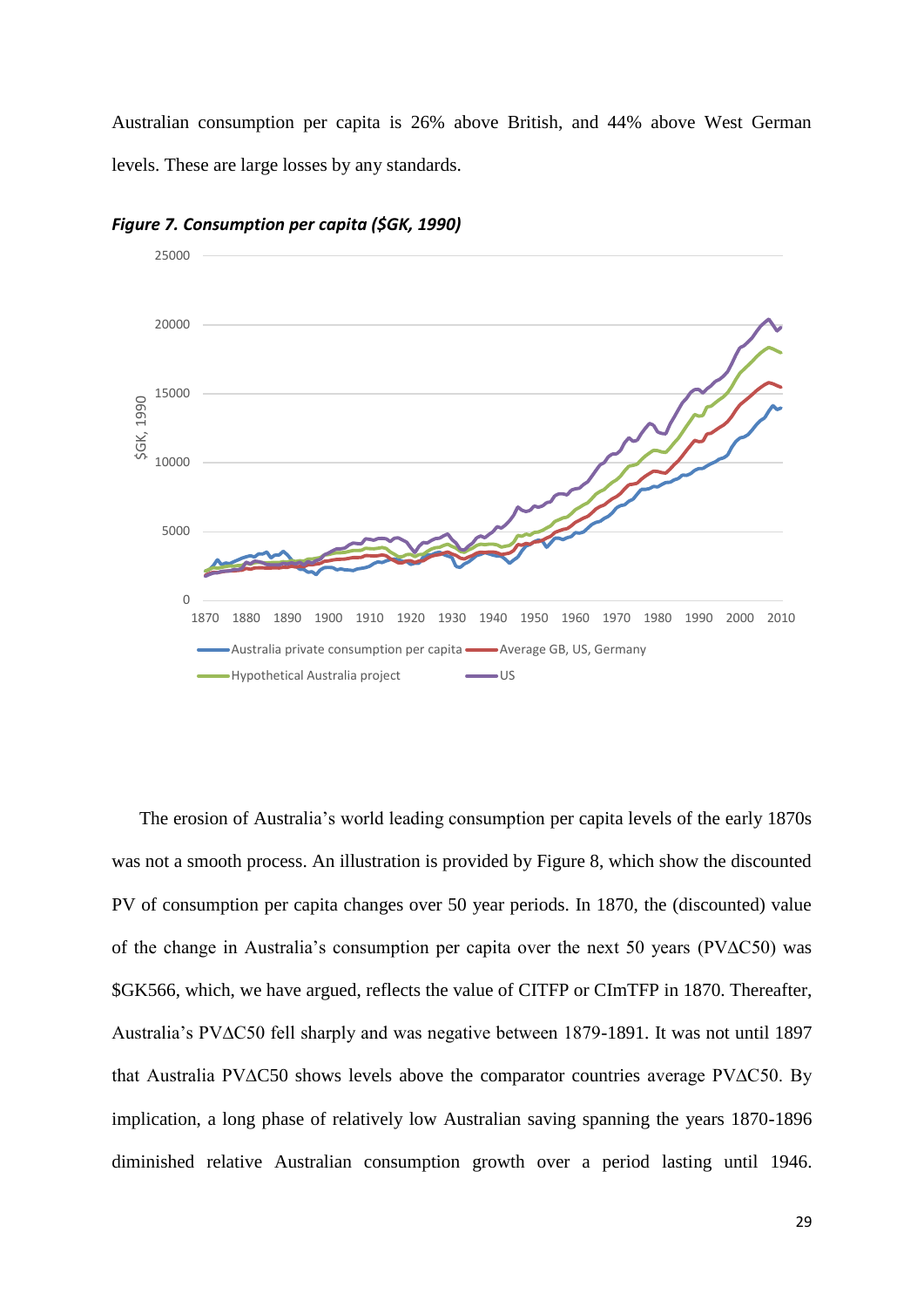Unusually, Australia's PV∆C50 exceeds the three country average between 1897-1913. These were years of higher Australian savings, see Figures 5 and 6, with produced investment showing a sharp rise during the first decade of the twentieth century. This helped to moderate the gap between Australian and the comparator countries consumption growth through the 1950s. However, Australia pre-1914 savings upturn was short lived, and was choked-off, initially by World War One and the interwar depression. Post-1945, CITFP growth was less strong in Australia, and the gaps between Australia's and the other countries PV∆C50 persist to present day.



Figure 8: PV of future changes in consumption (\$GK, 1990)

Note: The discount rate for Australia is 2.64%/year. Other countries discount rates are from Hanley et al (2016).

#### *7. Concluding remarks*

Comprehensive Investment (Genuine Savings) has become the most widely-used economic indicator of sustainable development (World Bank, 2011; UNEP, 2014). This indicator focusses on how well a country maintains its asset base of all forms of capital over time,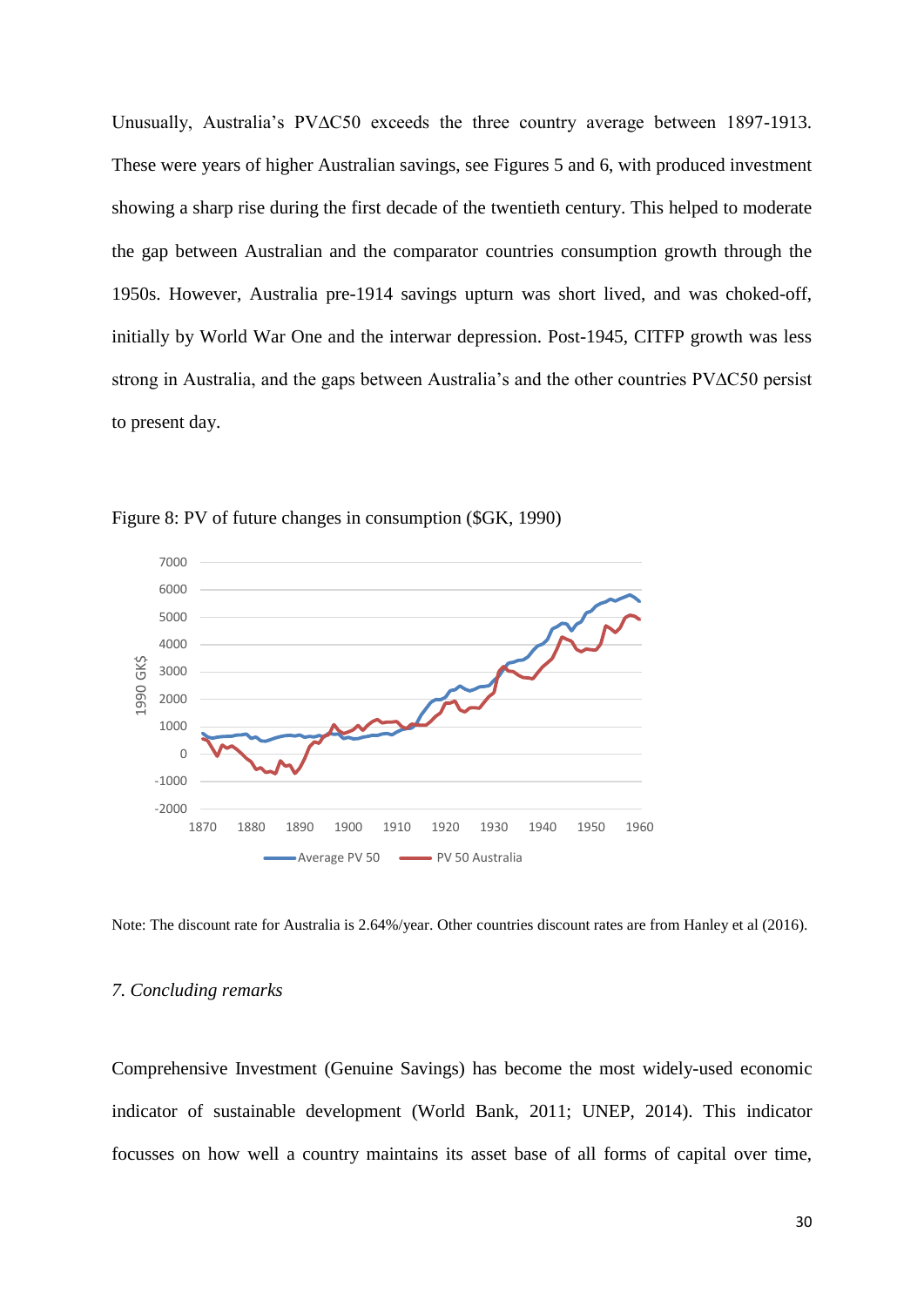taking into account how the rents from natural resource exploitation are utilized as consumption or savings. The issues are important for Australia's political economy, given its high endowments of natural resources per capita. The standard World Bank savings indicators do not place Australia in favourable light, at least compared to other OECD countries. Moreover, others, including Brown et al (2005) and Randall (2008) have suggested that the World Bank indicators may overstate Australia's genuine savings, by understating its depletion of natural capital. The issues, however, are complex and Brown et al also note that new discoveries of minerals in Queensland have created reserves, of for example coal, which may last 600 years. Nevertheless, there is a growing concern that Australia's savings have been inadequate (McLean, 2013). The establishment of nation building wealth funds in 2008 to support investment in infrastructure, health and education illustrates one policy response to these widely-held concerns (Australian Government Future Fund, 2014).

This paper's principal contributions are fourfold. Firstly, estimates of Australia's comprehensive investment have been pushed back to 1870, and compared to the long run data for the USA, Britain and Germany. Secondly, these measure of savings have been extended to include a value of technological progress. Thirdly, the utility of comprehensive saving measures as predictors of future changes in consumption over a 50 year's horizons for Australia has been gauged. Fourthly, we have explored how the trajectory of Australia's consumption per capita would have grown after 1870, had it matched the savings of comparator OECD countries, to gauge Australia's "lost opportunities".

Australia's comprehensive investment as reported here has been positive in most years since 1870, even without allowing for a value of technological progress. A genuine savings ratio averaging around 5% of GDP, which is probably what Australia has attained since 1870, is sufficient to meet HRT's generalized 'Hartwick' rule for unbounded consumption over time. However, the growth of Australia's consumption after 1870 has, from the tests reported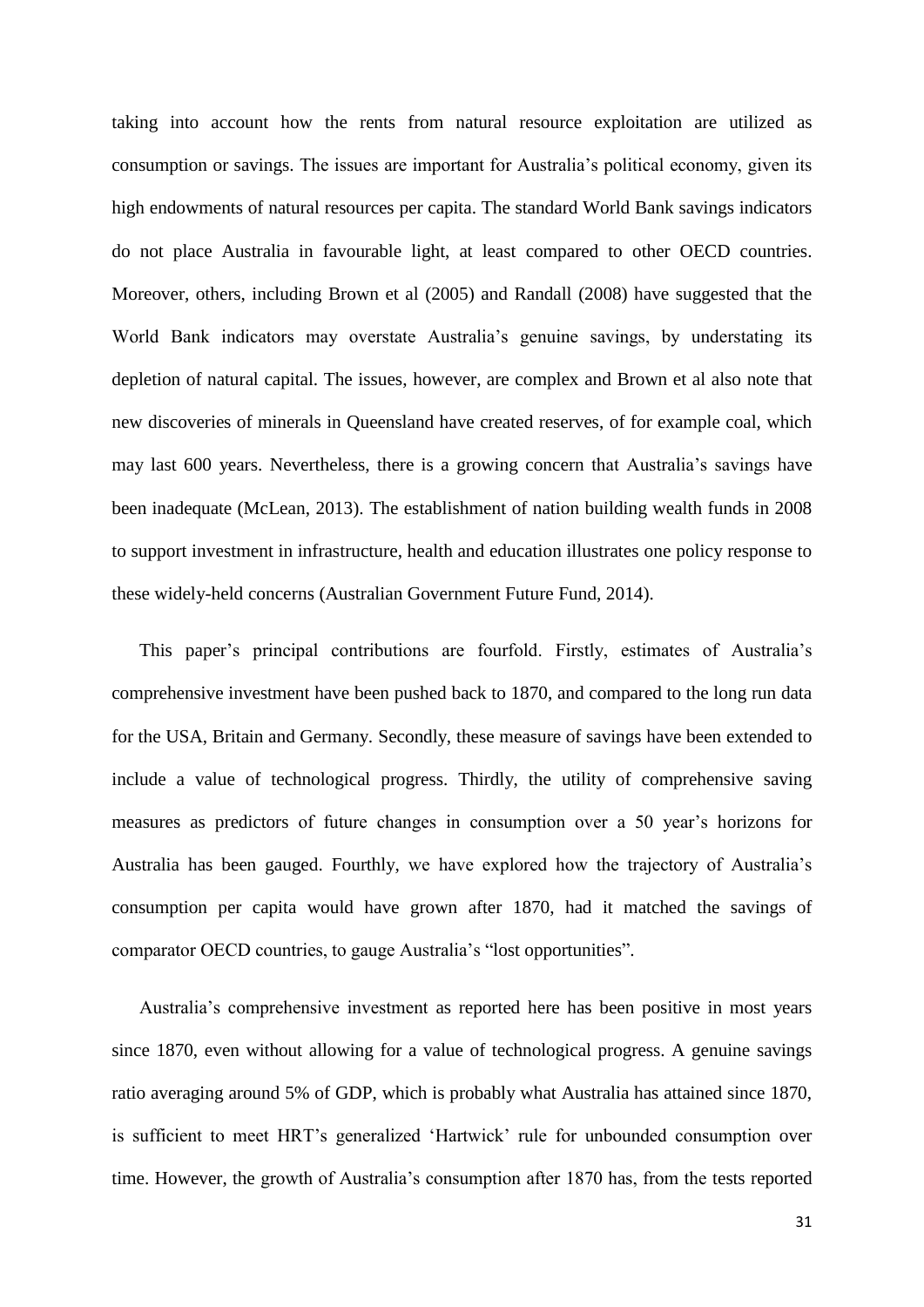here, greatly exceeded what would follow from a 5% savings rate. Much of the discussion surrounding the utility of comprehensive investment as an indicator of weak sustainability surrounds the possibility that natural capital depletion is understated in the empirical estimates. Brown et al (2005) show, for example, that coral and water resource degradation may not be reflected in the accounts. Certainly, the historical data constructed here does not fully reflect all changes in natural capital. Yet, without allowing for a value of technological progress, the measures of comprehensive investment grossly understate future consumption, looking forward 50 years. However, when allowance is made for productivity advances, the technology augmented measure of savings indicate the future changes in consumption remarkably closely.

Now, this does not mean that incorporating changes in natural capital in measures of savings is unimportant. On the contrary, some forms of natural capital depletion may have implications for strong sustainability, and these ought to be measured. The impact at the local level of natural capital depletion, for tourism or agriculture, for example in Queensland or the Murray Darling Basin, might also be substantial. However, the results here show clearly that productivity improvements have been the chief driver of Australia's consumption growth since 1870. Thus, any attempts by policy makers to manage the natural capital stock, need also consider the implications for technological progress. In the case of minerals extraction, the World Bank's accounting methods would suggest a capital depletion averaging around 3% of GDP in Australia since 1861. In contrast, the results suggest a value of technological progress's contribution to wealth which averaged around 23% of GDP between 1861 and 1990. Within the context of weak sustainability, this technology premium clearly dominates natural capital depreciation, which has led to sustained and substantial growth of consumption, despite a rapid population growth.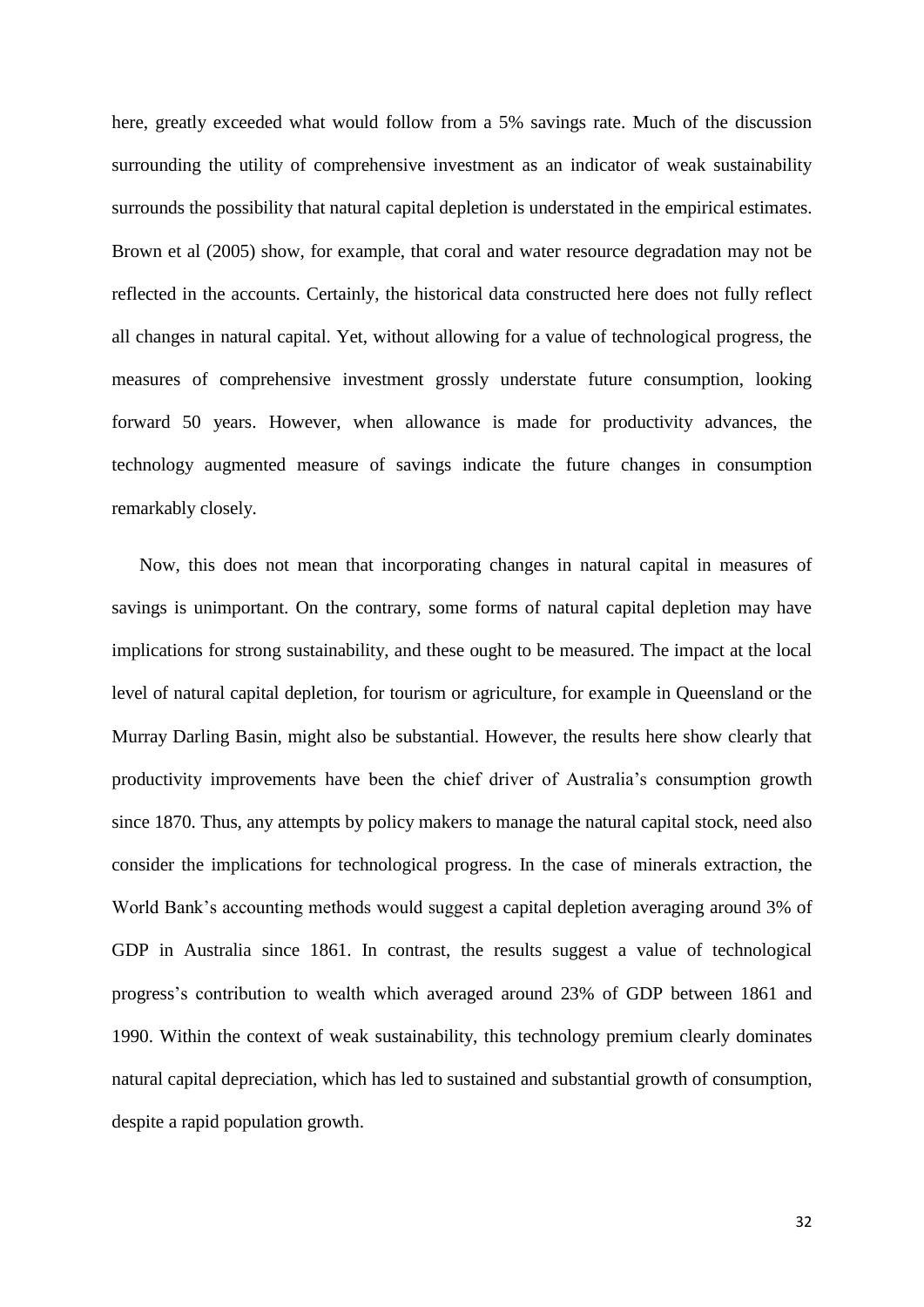Within the assumptions of the weak sustainability model on which Comprehensive Investment is based, Australia can readily consume natural capital and maintain consumption growth, so long as sufficiently-rapid technological progress is maintained. Even in the context of strong sustainably, certain forms of natural capital depletion including minerals extraction, may have little economic relevance, given the remaining lifetimes of reserves at current extraction rates. The results here, however, reveal some real concerns about Australia's savings rate when compared to other OECD countries. In common with previous studies we also find that Australia's comprehensive investment has not matched that of other developed countries, a conclusion that applies to most years since 1870. The underpinnings of relatively low savings in Australia appear to be broadly based, and to span produced, human and technological capital. To an extent Australia's greater capacity to consume natural capital has probably ameliorated the pace of relative consumption decline. Even so, we show, on conservative assumptions, that Australia consumption per capita might have been 28% higher by 2010, had it matched the savings rates of leading OECD countries since 1870. Had this higher savings rate been realized, Australia would have maintained the per capita advantage in consumption which it had over western European countries more than 100 years ago.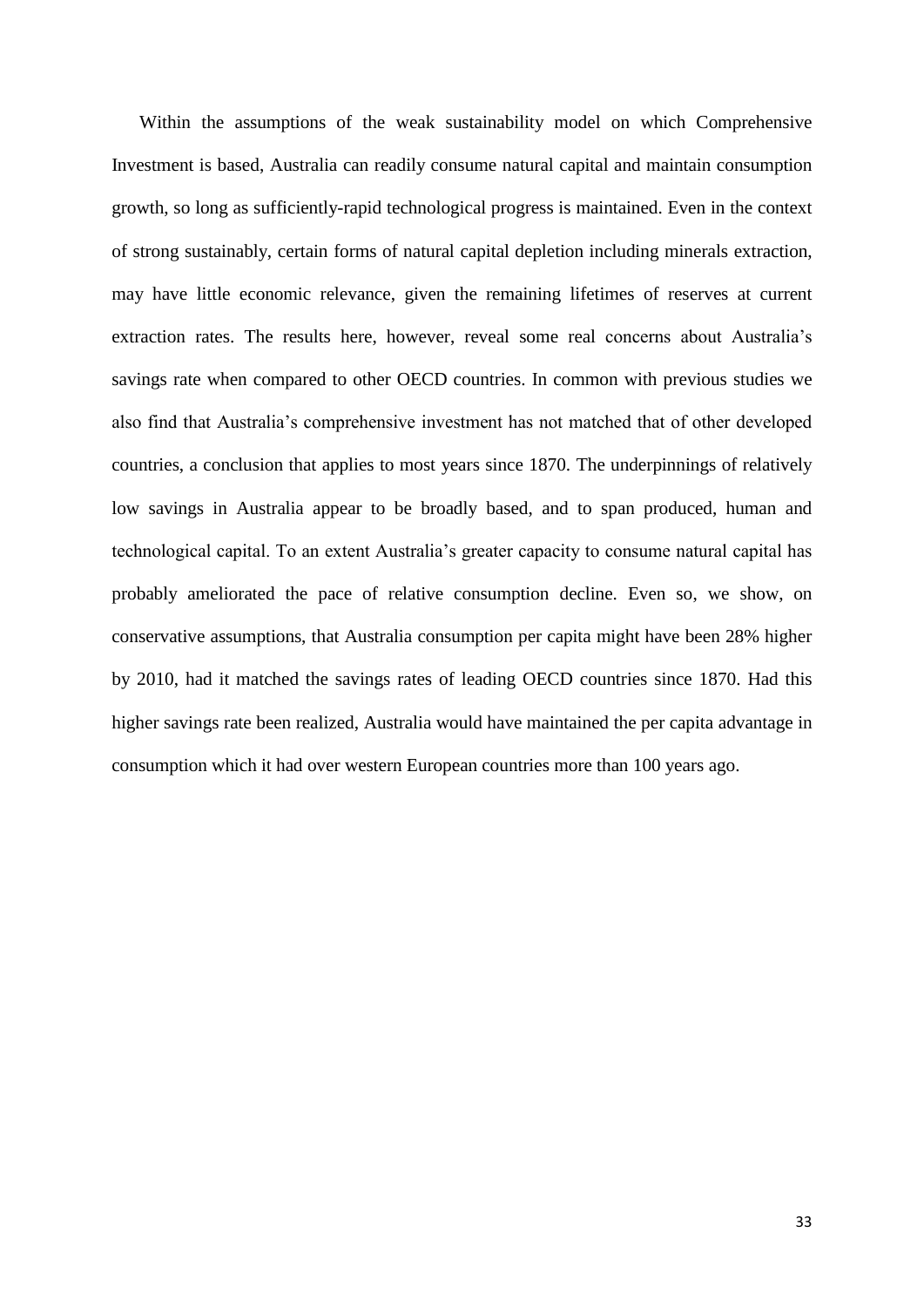#### *Data appendix*

*Australia*

#### **GDP and GDP deflator:**

Hutchinson (2016)

#### **Consumption:**

**Post-1974** data are from the ABS (various dates), cat. no. 5204.0, expenditure on Gross Domestic Product. From **1901-1974** we use ANA 119-129, main expenditure aggregates, current prices (Vamplew, 1987). For **1861-1900** we back project from 1901 using data on GDP minus investment [ANA 98-103], and public services [ANA 50-64], (Vamplew, 1987), plus net exports [Appendix Table 3 Exports, Imports, Openness and Current Account deficit], Ville and Withers (2015).

#### **Discount rates:**

We use the average long-run real interest rate as our discount rate, this is 2.64%/year. Data on nominal interest rates are from Pope (1986), Homer & Sylla (2005), and OECD. For real rates we subtract the average CPI inflation rate for 1861-2011 (Hutchinson 2016). We also use an alternative discount rate of 3.33%/year which is the long-run average real GDP growth rate (Hutchinson 2016).

#### **Population:**

Hutchinson (2016)

## **NP: net national Investment in produced capital**

NP is calulated by subtracting capital depreciation and net capital outflows from gross capital formation, following the approach of Hamilton and Clemens (1999, 342).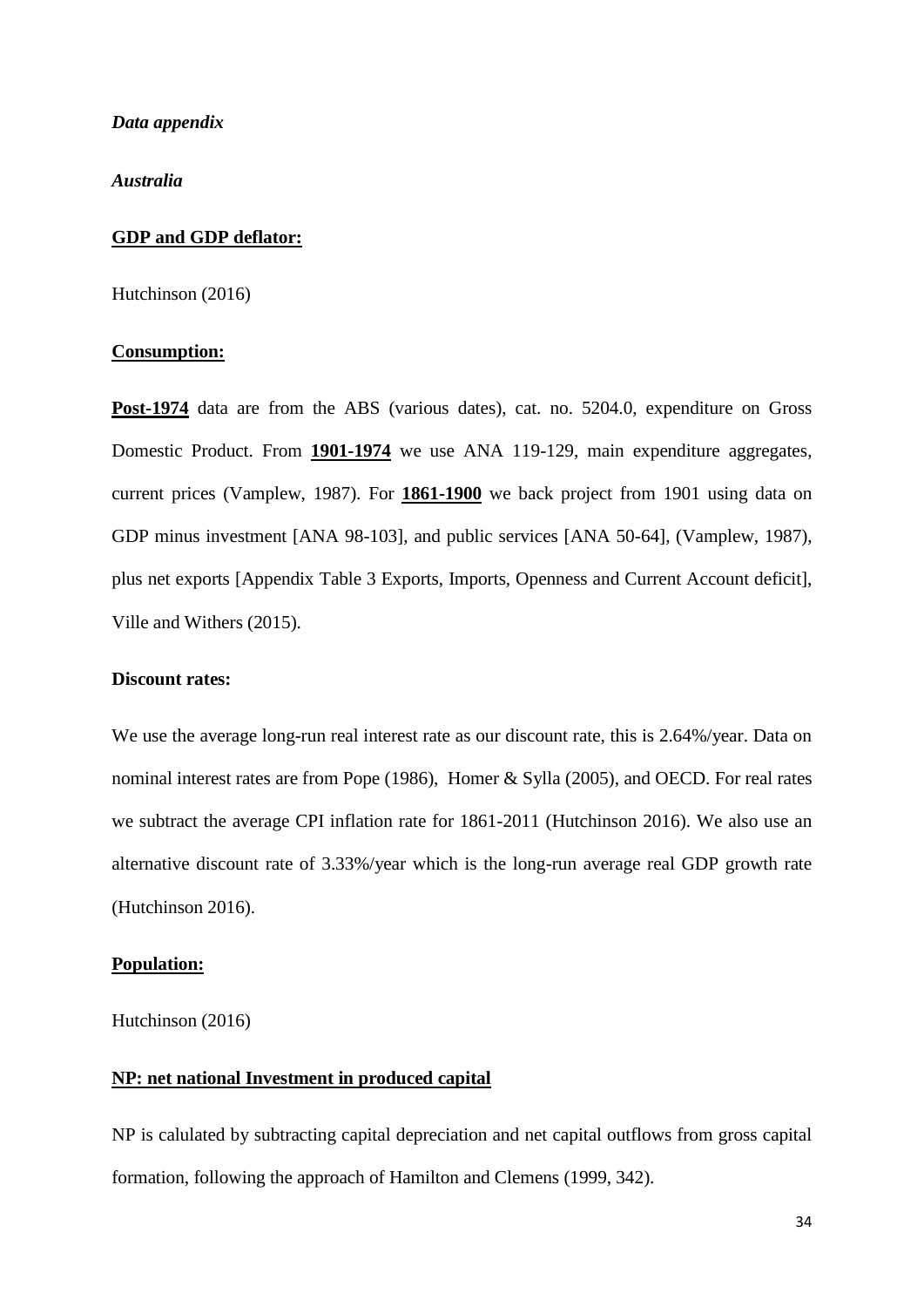*Gross capital formation:* **1960-2010** cat. no. 5204.0 Australian System of National Accounts, Table 2. Expendture on Gross Domestic Product, ABS (various dates). **1861-1960** series**:** Vamplew (1987), Table ANA 65-71 - Gross private capital formation, current prices, 1861- 1939; Table ANA 79 Livestock accumulation, current prices; Gross domestic capital formation, public and private, Australia 1861-1900; ANA 119-129 Main expenditure aggregates, current prices, Australia, 1901-1974.

*Net Capital Outflows*: **1960-2010** series: ABS (various dates), cat. no. 5204.0 Australian System of National Accounts, Table 2. Expendture on Gross Domestic Product (GDP). **1861- 1960** series**:** Vamplew (1987), ANA 80-81 Investment income due to non-residents and current account balance, current prices, 1861-1939; ANA 98-103; ITFC 84-100 Balance of payments current account 1901-1945; ITFC 182-199 Balance of payments current account, 1946-1981.

**Capital Depreciation: 1960-2010**, ABS (various dates), cat. no. 5204.0 Australian System of National Accounts, Table 2. Expendture on Gross Domestic Product (GDP). **1861-1938** Butlin (1962). 1939-1959, in the absence of direct estimates, the average rate of the years 1935-39 is used for these years.

## *Green Investment: NP plus changes in natural capital*

Changes in natural capital include agricultural, mineral and pastoral land rents.

**Agricultural Land: 1982-2010:** Land Use for Crop Production; Agricultural Commodity Statistics 2010, Dept. of Agriculture, Fisheries and Forestry. **1861-1981:** Vamplew (1987) series, AG 19-27 Land use colonies, states and territories. Hectares of cultivated land are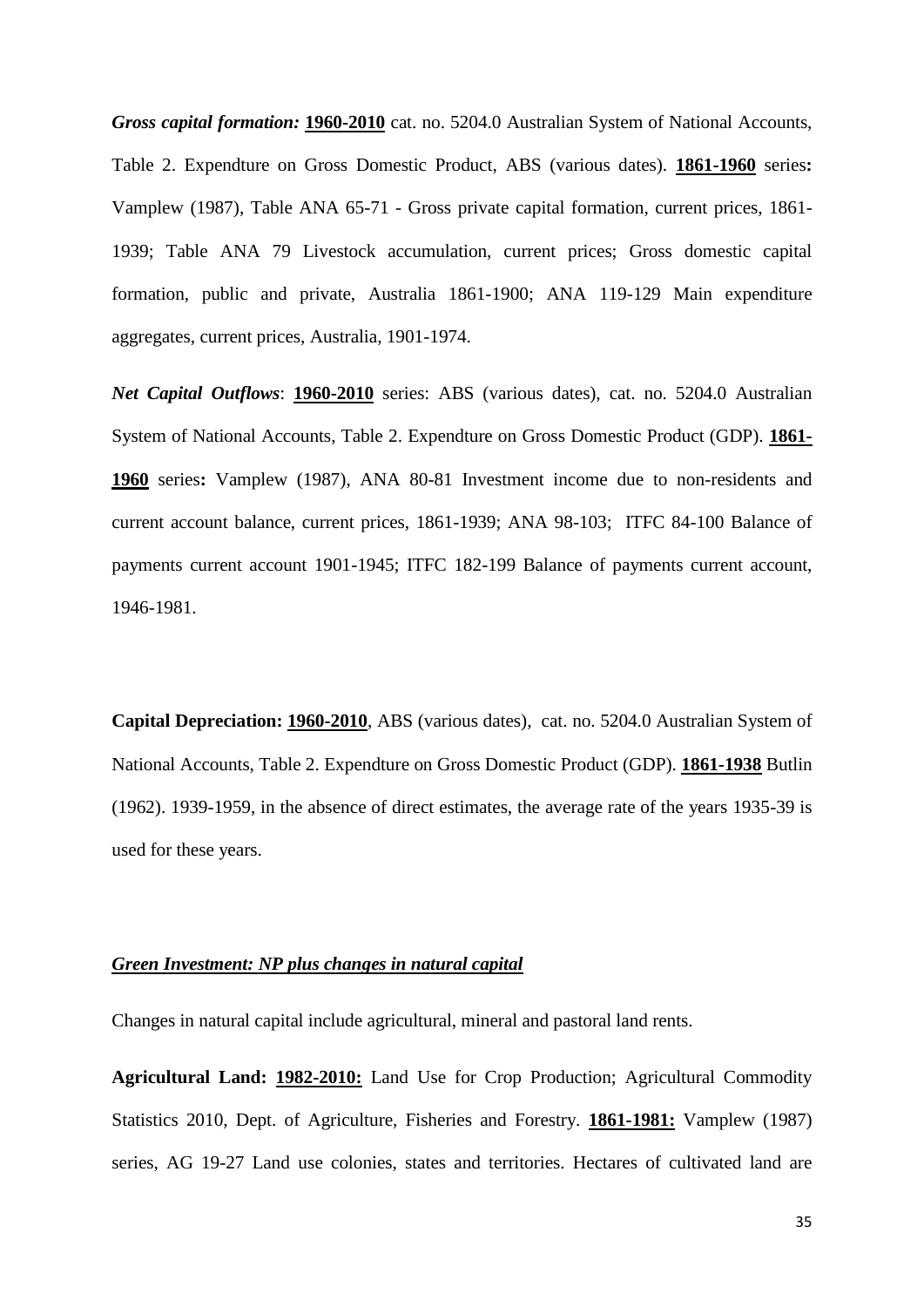conveted to rental values with land values from Taylor (1992) for the years to 1913, and rents taken as 10% of the capital values. Post-1913 rents per hectare are projected with estimates of international wheat prices (Carter et al, 2006, series Da717-729 and US Department of Agriculture).

#### **Minerals:**

The rents of minerals are calculated by subtracting labour costs from the market value of mining activities. The mining series are from the following:

**Market value 1982-2011:** from ABS(various dates), cat. no. 5206.0. **1861-1981**: Vamplew (1987), series, ANA 50-64, GDP by industry, current prices, 1861-1939. Series: ME 1-6, Gold production, 1851-1982; ME 13-16, production of iron, steel, and manganese, 1870-1983; ME 17-24, production of aluminium, nickel, titanium, zirconium and uranium, 1927-1983; ME 25- 33, Coal production and exports; ME34-38 Petroleum production and imports, 1964-1983; ME 72-76, value of mineral production, exports and imports 1948-1983.

**Labour force: 1982-2011**: ABS (various dates), cat. no. 6202.0. **1861-1981:** Vamplew (1987), series: LAB 1-14, Workforce, colonies 1841-1901; LAB 15-31, Workforce, 1911- 1981; LAB 33-49, occupations; LAB 50-58, Average annual employment by industry, 1891- 1979; LAB 50-58, Average annual employment by industry, 1891-1979.

**Wages:** Wage data from Hutchinson (2016) and from Vamplew (1987), series: LAB 155-170 Standard weekly ours of work of male adults, by industry, 1914-1980; LAB 110-115 Indexes of weekly waes, colonies and states, 1861-1914 ; LAB 116-123 minimum weekly wage of male adults, colonies and states, 1891-1984; LAB 124-142 Minimum weekly wage of male adults by industry, 1891-1980 ; LAB 153-154 average weekly earnings by gender 1946-1981; Lab 181-185 Average annual earnings in manufacturing, colonies, 1861-1900; LAB 186-194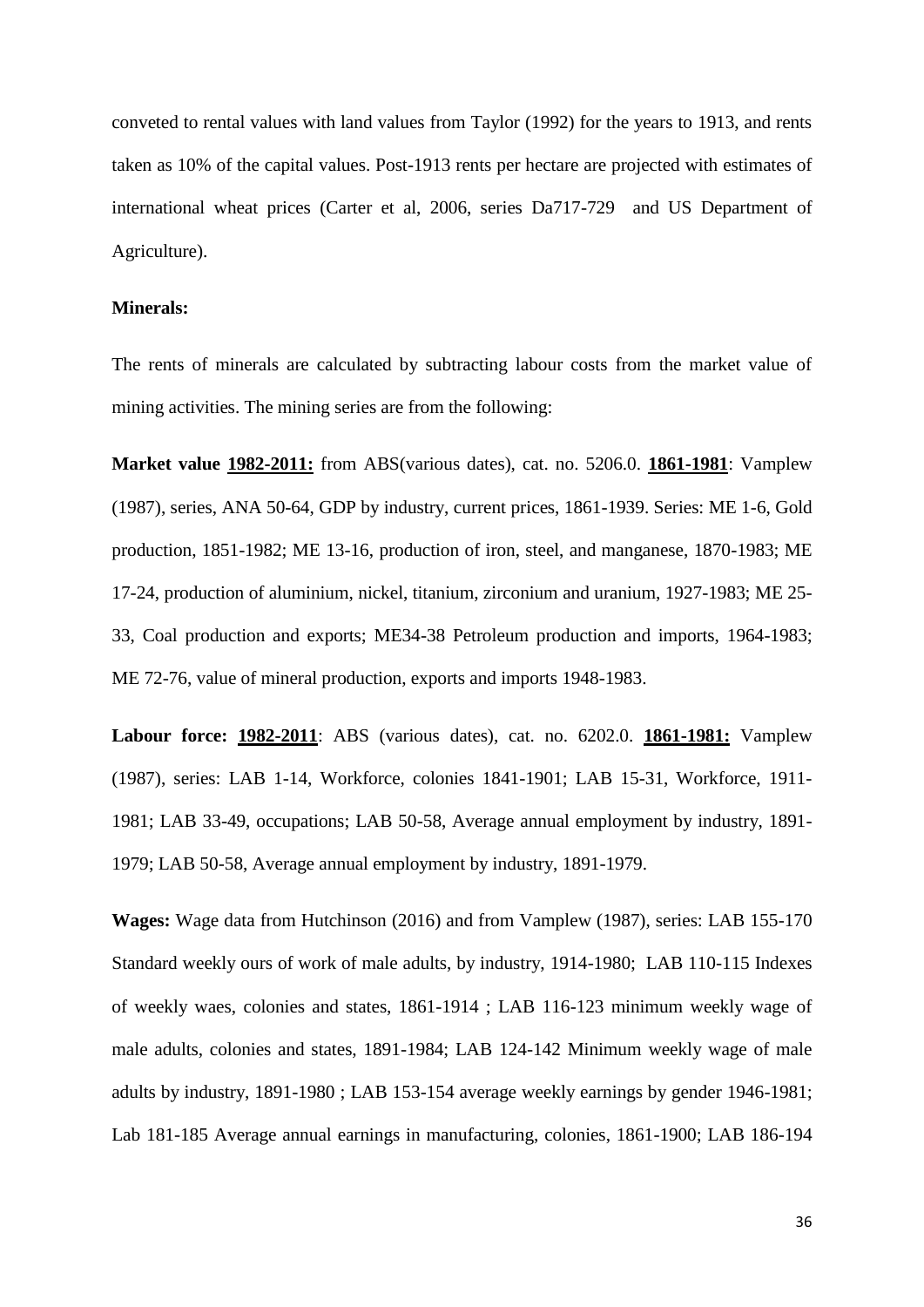Average annual earnings in manufacturing 1969-1982; LAB 195 - 208 average annual earnings in manufacturing 1909-1968.

#### **Pastoral Land:**

Estimates of pastoral land in use are unreliable given the often nomadic character of sheep farming. Livestock accumulation provides an alternative route to measuring chages in the rental value of pastoral land, to the extent that the animal carrying capacity of the land mirrors rents (Butlin, 1962, 62-7, Greasley, 2015, 162-3). The sources of the livestock accumulation data used to approximate pastoral land rents are as for gross capital formation.

#### **Comprehensive Investment: GreenI and education investment**

#### **Education**

Data on education expenditure is primarily from Vamlew (1987), series: SW 36-47, State and Commonwealth social welfare current expenditure, 1900/01-1977/78, and World Bank database 1978-2010. In order to assess the consistency of these data we made reference to other datasets including Tanzi and Schuknecht (2000), table II.5, public expenditure on education, Bourke and Spaull (2001), table C7.1. However, for the period **1861-1900** no consistent data was available, therefore we assume that education expenditure was a constant rate of 0.78% of GDP which is based on the average of 1900-1910 estimates.

#### **Total Factor Productivity**

The annnual index of TFP is from Greasley and Madsen (2016, Equation 1) using their preferred TFP (BDL) variant. Trend growth of these data for each year 1861-2010 is extracted using a Kalman Filiter and used to construct a measure of the value of technological progress. We use the present value of future changes in TFP over 20 horizons with 2.64%/year and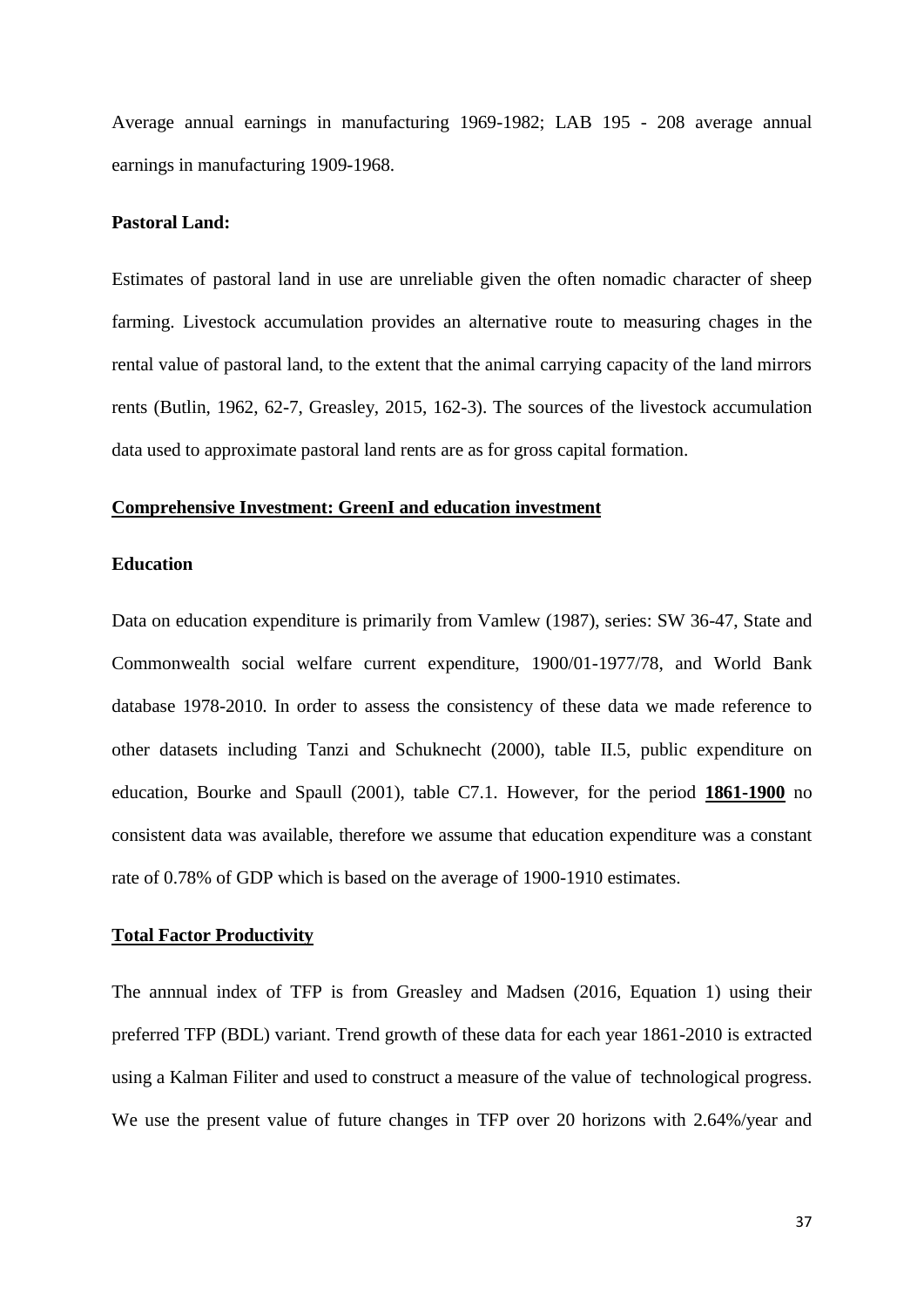3.33%/year discount rates to value technological progress, where the discount rates are matched with those for consumption.

## **Wealth:**

Wealth is calculated as the net present value of public and private consumption over 25 years. Where public and private consumption calculated as a residual from GDP (Hutchinson (2016)) minus investment and net exports (sources as for NP above).

## *Germany, Great Britain and the USA.*

The data sources for the comparator OECD countries may be found in the Data Appendix of Hanley, N., Oxley, L., Greasley, D., McLaughlin, E., and Blum, M. (2016).

## *References:*

Abramovitz, M. (1986) Catching up, forging ahead, and falling behind, *Journal of Economic History*, 46, 385-406.

ABS, Australian Bureau Statistics (various years). *Australian System of National Accounts*, Canberra.

Arrow, K.J., et al. (2012). Sustainability & the Measurement of Wealth*. Environment and Development Economics,* 17(3), 317-353.

Australian Governement Futures Fund 2014, [www.futurefund.gov.au](http://www.futurefund.gov.au/)

Battelino, Ric (2010), Mining Booms and the Australian Economy, *Reserve Bank of Australia Bulletin*, March quarter (Sydney: Reserve Bank of Australia).

Bourke and Spaull (2001). Australian schools: participation and funding 1901to 2000, in Australian Bureau of Statistics, *Year Book Australia*, pp 433-446.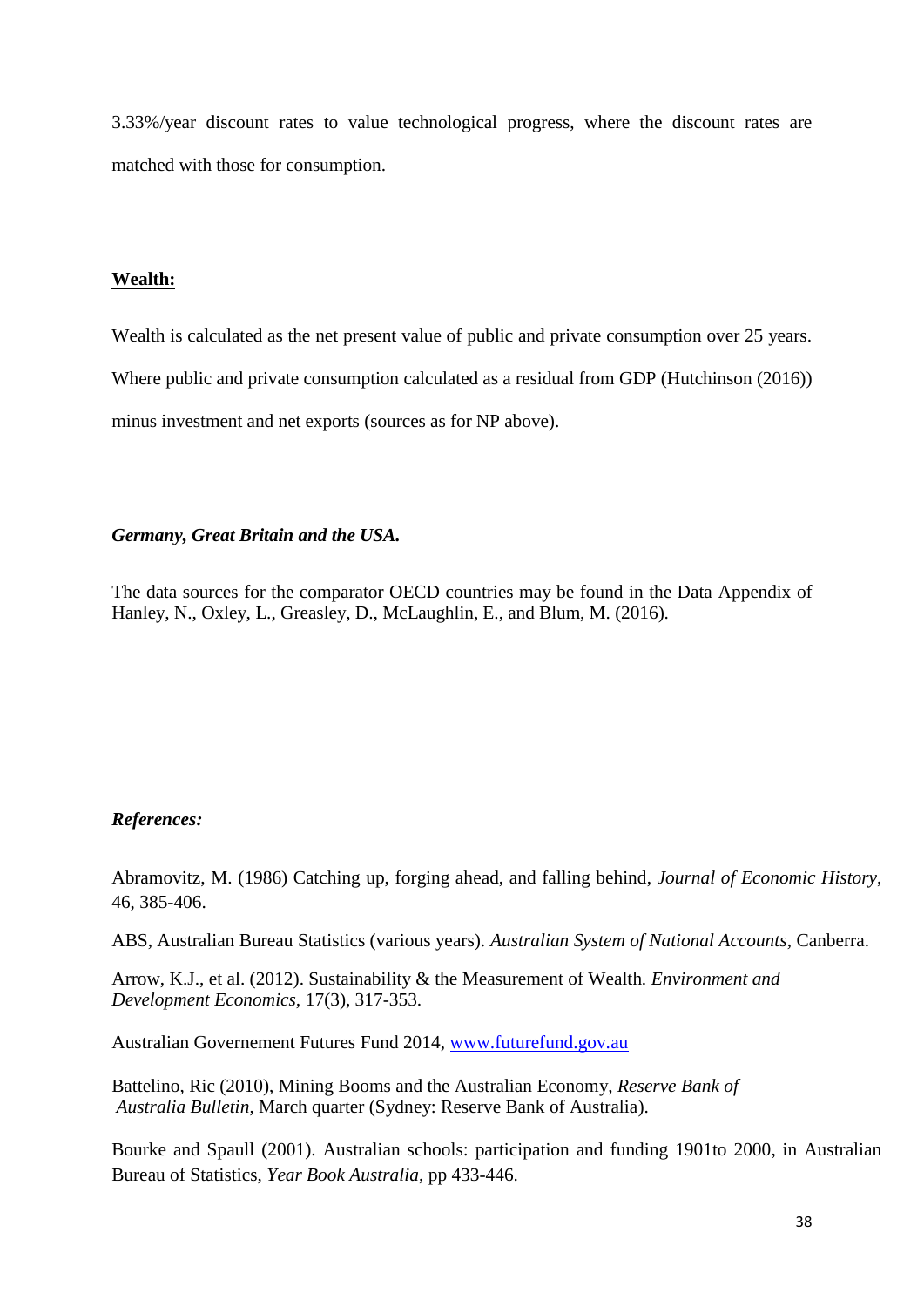Broadberry, S. and D. A. Irwin (2007), Lost Exceptionalism? Comparative Income and Productivity in Australia and the UK, 1861–1948, *The Economic Record* 83, 9.

Brown, Richard P. C. John Asafu-Adjaye, Mirko Draca and Anna Straton, (2005, ) How Useful Is the Genuine Savings Rate as a Sustainability Indicator for Regions within Countries? Australia and Queensland Compared, *The Australian Economic Review*, vol. 38, no. 4, pp. 370–88

Butlin, N. G. (1962). *Australian Domestic Product, Investment and Foreign Borrowing 1861-1938/39* . Cambridge: Cambridge University Press.

Cashin, P. and J. McDermott (2000). Riding the sheep's back: examing Australia's dependence on wool exports, *Economic Record*, 78, 249-63

Engle, Robert F.; Granger, Clive W. J. (1987). Co-integration and error correction: Representation, estimation and testing', [Econometrica](http://en.wikipedia.org/wiki/Econometrica), 55 (2): 251–276

Ferreira, S. & J.R. Vincent. (2005). Genuine Savings: Leading Indicator of Sustainable Development? *Economic Development and Cultural Change*, 53, 737-754.

Ferreira, S., K. Hamilton, & J.R. Vincent (2008). Comprehensive wealth and future consumption: accounting for population growth. *The World Bank Economic Review*, 22(2), 233-248.

Gammage, B. (2011). *The Biggest Estate on Earth*. Allen and Unwin, Sydney.

Greasley, David, (2015) Industrializing Australia's Natural Capital in Ville, S and G. Withers, Editors, *The Cambridge Economic History of Australia* (Melbourne: Cambridge University Press).

Greasley, D., Hanley, N., Kunnas, J., McLaughlin, E., Oxley, L., Warde, P. (2014). Testing Genuine Savings as a Forward-Looking Indicator of Future Well-Being over the (very) Long-Run. *Journal of Environmental Economics and Management*. 67, 171-188.

Greasley, D and J. Madsen (2016), 'The rise and fall of exceptional Australian Incomes since 1800' Department of Geography and Sustainable Development, Uiniversity of St Andrews, working paper.

Greasley, D. and L. Oxley (2010), Cliometrics and Time Series Econometrics', *Journal of Economic Surveys*, 24, 970-1042.

Hamilton, K., Clemens, M. 1999. Genuine Savings Rates in Developing Countries. *World Bank Economic Review*,13 (2).

Hamilton, K. & J. Hartwick. (2005). Investing exhaustible resource rents and the path of Consumption, *Canadian Journal of Economics* 38 (2), 615-621.

Hamilton, K., G. Ruta and L.Tajibaeva (2006). 'Capital accumulation and resource depletion: a Hartwick Rule counterfactual, *Environmental and Resource Economics*, 34, 517-33.

Hamilton, K. & C. Withagen (2007). Savings and the Path of Utility. *Canadian Journal of*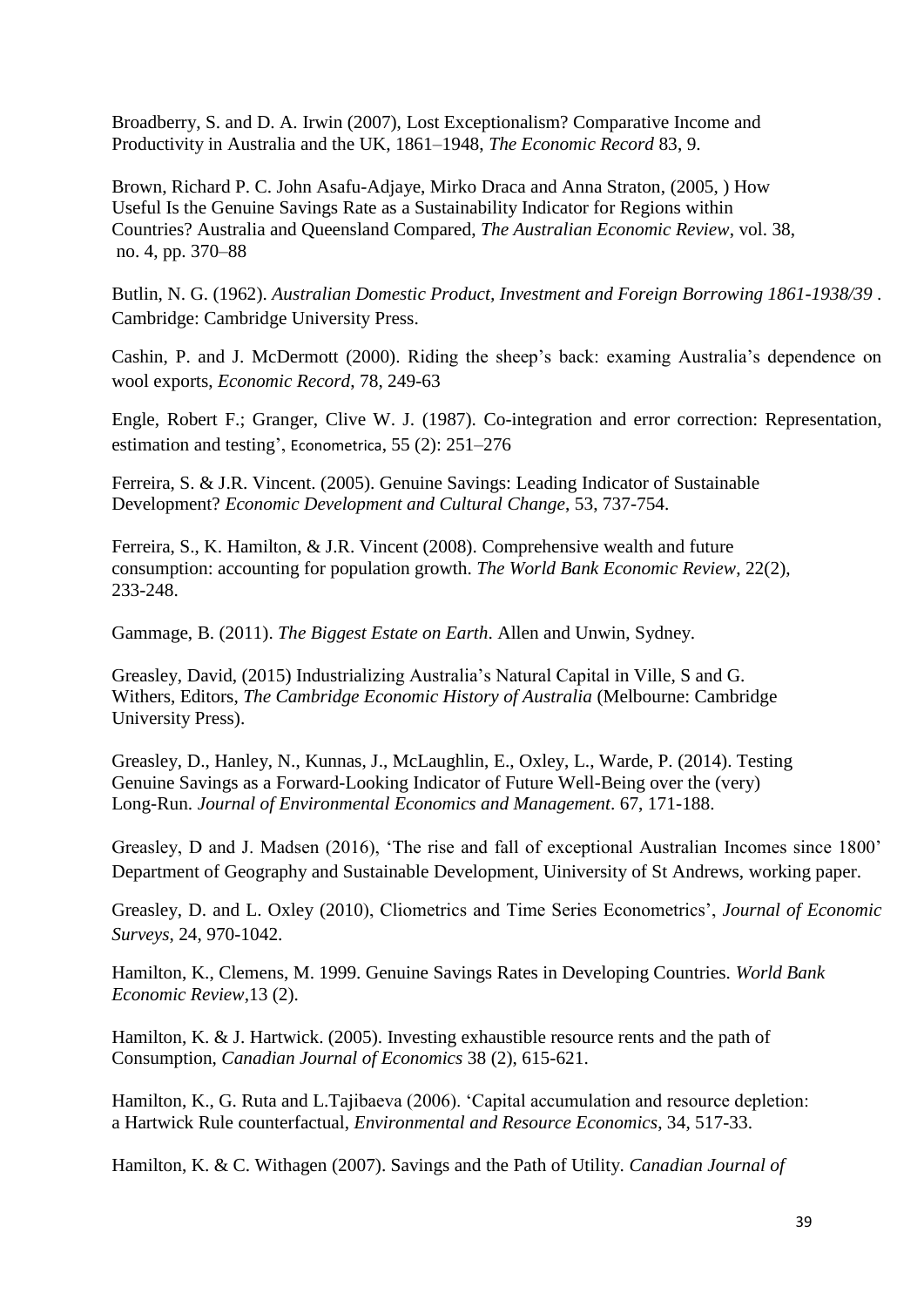*Economics,* 40, 703-713.

Hanley, N., Oxley, L., Greasley, D., McLaughlin, E., and Blum, M. (2016). Empirical Testing of Genuine Savings as an Indicator of Weak Sustainability: A three-country analysis of long-run trends. *Environmental and Resource Economics*, 63, 313-38.

Hartwick, J.M., *Intergenerational Equity and the investing of rents from Exhaustible Resources.* American Economic Review, 1977. 67(5): p. 972-74.

Homer, S. and Sylla, R. (2015). *A History of Interest Rates*, 4th edn. Hoboken, NJ: JohnWiley and Sons.

Hutchinson, D. (2016). What Was the Australian GDP or CPI Then? MeasuringWorth, <https://www.measuringworth.com/datasets/australiadata/>

Kozack, J. (2005). Considerations in the choice of the appropriate discount rate for evaluating sovereign debt restructurings. IMF Policy Discussion Paper 05/09.

Lindmark, M. and S. Acar (2013). Sustainability in the making: A historical estimate of Swedish sustainable and unsustainable development 1850-200', *Ecological Economic*, 86, 176-87.

McLean, I. W, 2013, *Why Australia Prospered: The Shifting Economic Sources of Economic Growth* (Princeton: Princeton University Press).

Madsen, J. B (2015), 'Australian Economic Growth and its Drivers since European Settlement', in Ville, S and G. Withers, Editors, *The Cambridge Economic History of Australia* (Melbourne: Cambridge University Press).

Maddock, R. (2015), 'Capital Markets', in Ville, S and G. Withers, Editors, *The Cambridge Economic History of Australia* (Melbourne: Cambridge University Press).

Manuelli, Rodolfo E., and Ananth Seshadri. 2014. Human Capital and the Wealth of Nations. *American Economic Review*, 104(9): 2736-62.

Pearce, D.W. and G. Atkinson, (1993) Capital theory and the measurement of sustainable development: an indicator of weak sustainability*. Ecological Economics*, 8: p. 103-108

Pemberton M. & Ulph D. (2001). Measuring income and measuring sustainability. *Scandinavian Journal of Economics*, 103, pp.25-40.

Pezzey, J.C.V. (2004). One-sided sustainability tests with amenities, and changes in technology, trade and population. *Journal of Environmental Economics and Management*, 48, 613-631.

Pezzey, J.C.V., Hanley N., Turner K. & Tinch D. (2006). Comparing augmented sustainability measures for Scotland: Is there a mismatch? *Ecological Economics*, 57, 70-74.

Pezzey J.C.V. & Burke P. (2013). Measuring global sustainability using a precautionary